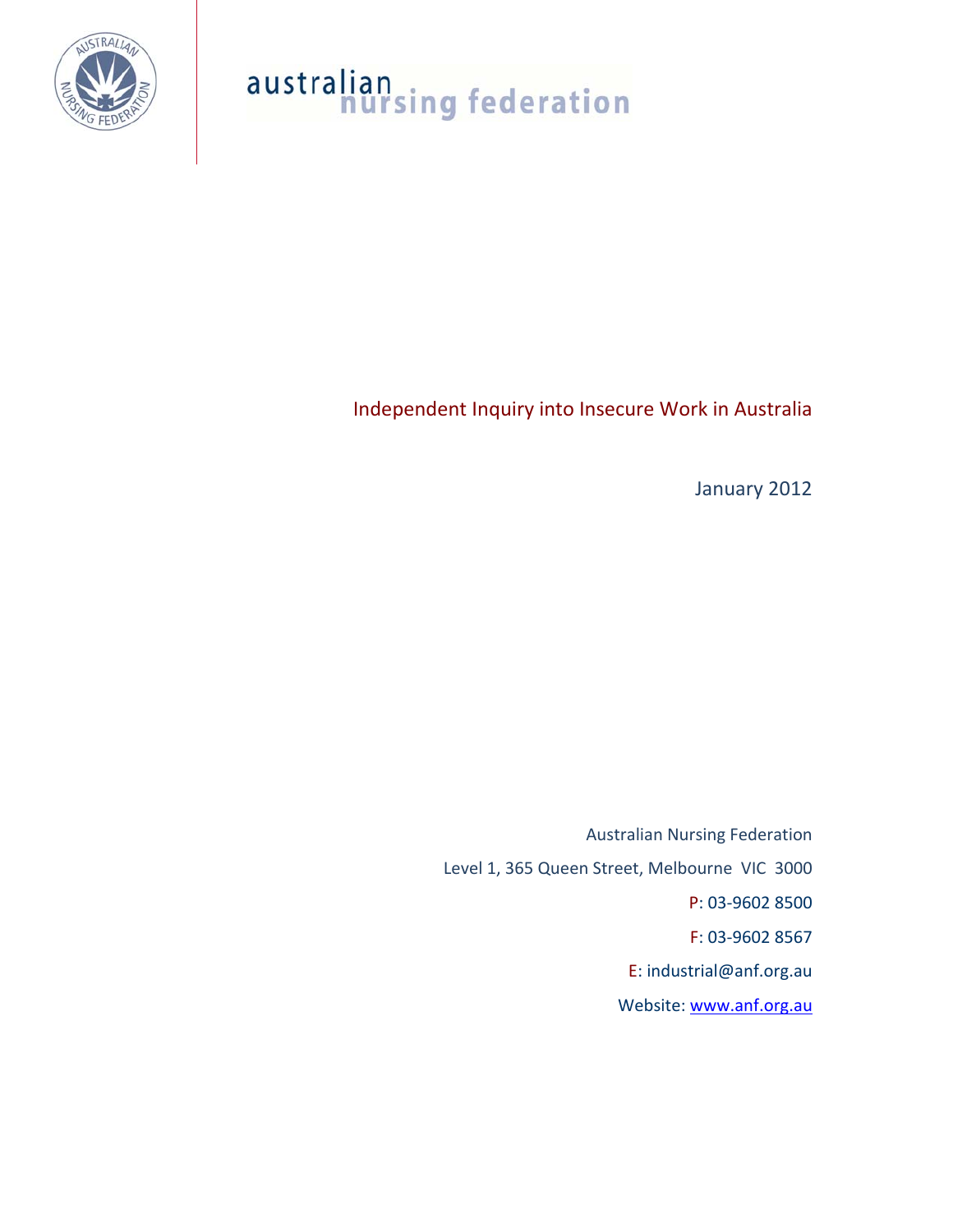The Australian Nursing Federation (ANF) is pleased to make a submission to the Independent Inquiry into Insecure Work on issues relating to the growing incidence of precarious and insecure work in Australian workplaces.

#### **Background on the ANF**

The ANF is the national union for nurses, midwives and assistants in nursing with Branches in each state and territory of Australia. The ANF is also the largest professional nursing organisation in Australia. The ANF's core business is the industrial and professional representation of its members.

The ANF has over 215,000 members and they are employed in a wide range of enterprises in urban, rural and remote locations, in the public, private and aged care sectors including nursing homes, hospitals, health services, schools, universities, the armed forces, statutory authorities, local government, and off‐shore territories and industries.

The ANF participates in the development of policy in nursing and midwifery, nursing and midwifery regulation, health, community services, veterans affairs, education, training, occupational health and safety, industrial relations, immigration and law reform.

Nurses, midwives and assistants in nursing are the backbone of service provision in health and aged care.

#### **Overview**

Australian nurses are suffering as employees and members of their communities as a result of the steady expansion of insecure forms of employment.

A snapshot of nursing employment in 2011 recently highlighted in the ACTU census of Australian workers shows that nursing work is characterised to a significant extent by informal, short term and other forms of insecure employment.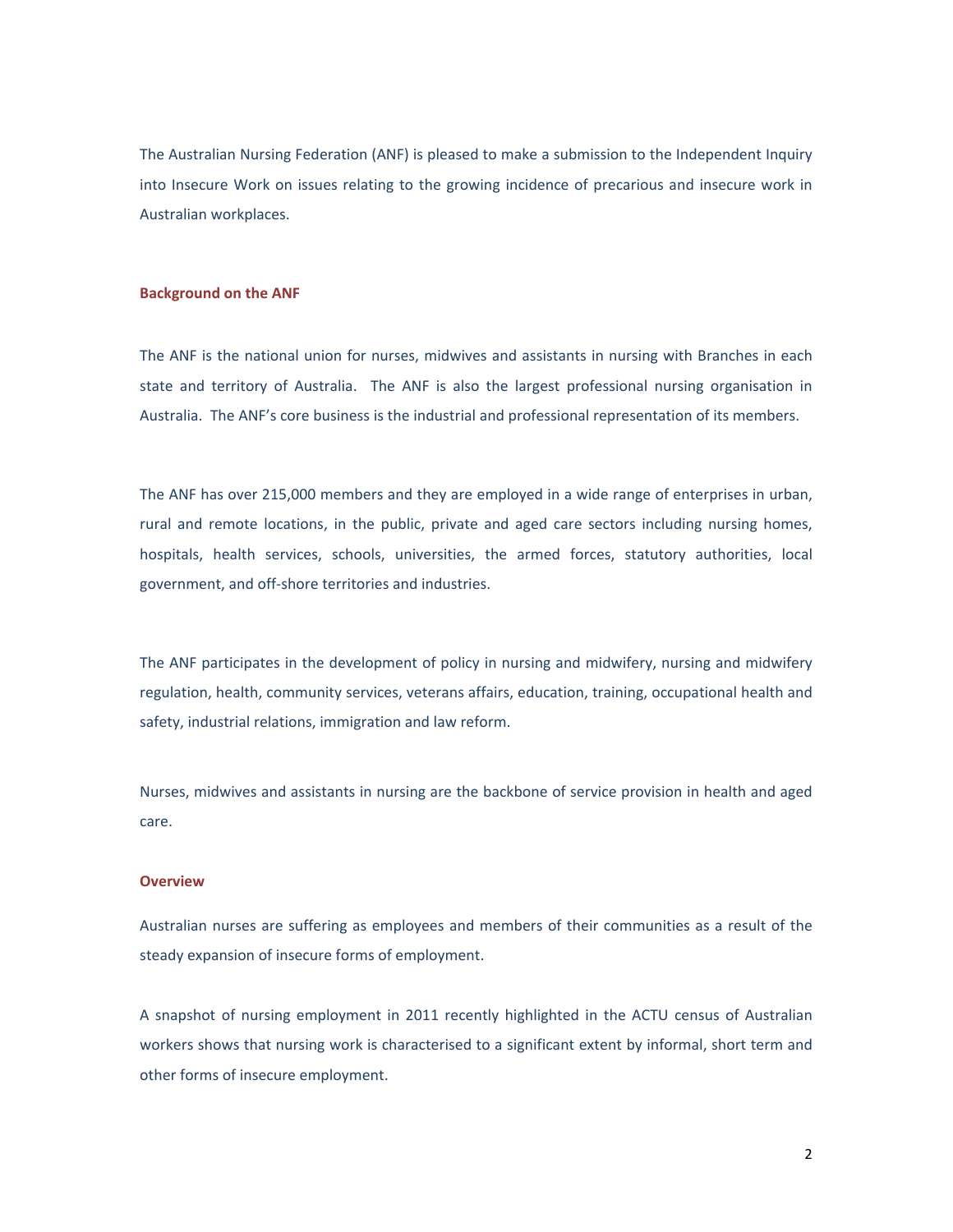Nursing employers are encouraged by the facilitative provisions now available in modern awards and current bargaining regulations to reduce labour costs by expanding insecure employment arrangements.

To support this view one needs look no further than the callous and calculated attempts by the Baillieu Coalition government to bludgeon Victorian nurses into accepting inter alia unlimited short and split shifts, effectively seeking to remove any rights to security and continuity in employment.

The ANF strongly denounces the proliferation or increase in use of casual, short term and temporary employment motivated purely as a cost containment measure and without regard to the effect on the quality of health and aged care services provided and the impact on nursing staff. The ANF opposes short sighted efforts to reduce the cost of nursing award and agreement entitlements by moving nurses to insecure working arrangements.

While almost half of all nurses work in part time or casual employment, there are some sectors of nursing employment where the percentage is closer to 90%. In the residential aged care sector a sector specific survey shows that 86% of registered and enrolled nurses are employed on a part time, casual or contract basis. $<sup>1</sup>$ </sup>

The same survey notes that employers in the sector rely on this approach to employment to maximize flexibility and that there is significant unused capacity in the workforce with some 47% willing/desiring to work full time hours.<sup>2</sup>

In submissions to the AIRC during the award modernisation process, employers in this sector strenuously opposed clauses in the draft award providing more certainty of hours and the opportunity for casuals to convert to permanent in certain circumstances. Unfortunately the tribunal supported the employer's arguments in most instances and established modern awards that gave employees little control over their hours of work.

The ANF supports industrial regulation that facilitates access to full time work and security of employment when desired.

\_\_\_\_\_\_\_\_\_\_\_\_\_\_\_\_\_\_\_\_\_\_\_\_\_\_\_\_\_\_\_\_\_\_\_\_\_\_\_\_\_\_\_\_\_\_\_\_\_\_\_\_\_\_\_\_\_\_\_\_\_\_\_\_\_\_\_\_\_\_\_\_\_\_\_\_\_\_\_\_\_\_

<sup>1</sup> Martin B King D, Oct 2008 "*Who cares for older Australians? A picture of the Residential and Community Care Workforce 2007.* Institute of Labour Studies, Flinders University Adelaide. p.10

 $<sup>2</sup>$  lbid p.13</sup>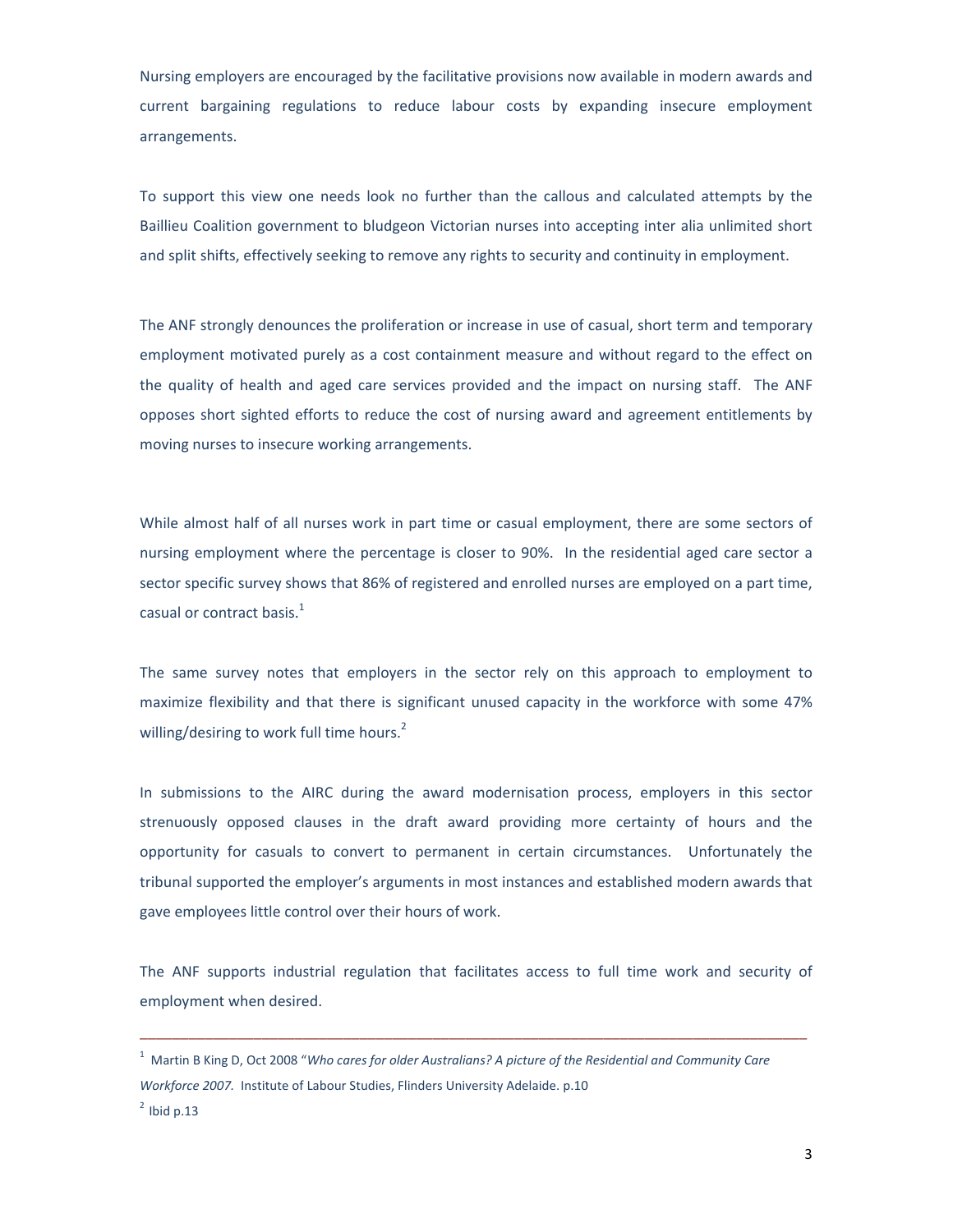#### **Working arrangements for nurses and midwives**

The latest edition of the AIHW's Nursing and Midwifery Labour Force survey shows that a total of 291,246 registered and enrolled nurses are employed or looking for work in nursing.<sup>3</sup> It also shows a large number of nurses working part time hours, and a significant number of nurses employed on a casual or contract basis.

In 1989 39.2% of nurses were employed part time, 53.6% in 1999, with the latest data showing 47.7% working part time hours in 2009.<sup>4</sup>

The 2009 AIHW data also shows that approximately 48,625 nurses were employed on a casual or fixed term/contract basis and 15,810 were employed by an agency.<sup>5</sup>

While it has to be acknowledged that working part time hours is often a decision based on choices made to better balance work and family and meet caring responsibilities, there are longstanding features of nursing work that lead to a tendency to work part time hours. For example, unreasonable workload pressures, archaic rostering practices and shift patterns, unsociable hours and inflexible work practices. In other words, the decision to work part time hours is a response to the working environment and working conditions that continue to prevail. It is an attempt by nurses and midwives to overcome insecurity and try to obtain some degree of control over their working hours and working life.

The ANF and its Branches have been forced to bargain for the introduction of nursing workload mechanisms in the enterprise agreement process. While such mechanisms have proven their worth not just in terms of the attraction and retention of nurses, but also in terms of the capacity to provide quality nursing care, this approach is not accepted by government and other employers as a positive reform. With each new round of enterprise bargaining Branches must defend the retention of such mechanisms as employers seek to undermine or remove them altogether.

\_\_\_\_\_\_\_\_\_\_\_\_\_\_\_\_\_\_\_\_\_\_\_\_\_\_\_\_\_\_\_\_\_\_\_\_\_\_\_\_\_\_\_\_\_\_\_\_\_\_\_\_\_\_\_\_\_\_\_\_\_\_\_\_\_\_\_\_\_\_\_\_\_\_\_\_\_\_\_\_\_\_

<sup>3</sup> AIHW 2011 *Nursing and Midwifery Labour Force 2009* p.2

<sup>4</sup> AIHW *Nursing and Midwifery Labour Force 1993 & 1994* p. 23; AIHW 2003 *Nursing and Midwifery Labour Force 2001*, p.31; AIHW 2011 *Nursing and Midwifery Labour Force 2009* p.1

<sup>&</sup>lt;sup>5</sup> AIHW 2011 Table 3 employed registered and enrolled nurses: selected characteristics, states and territories 2009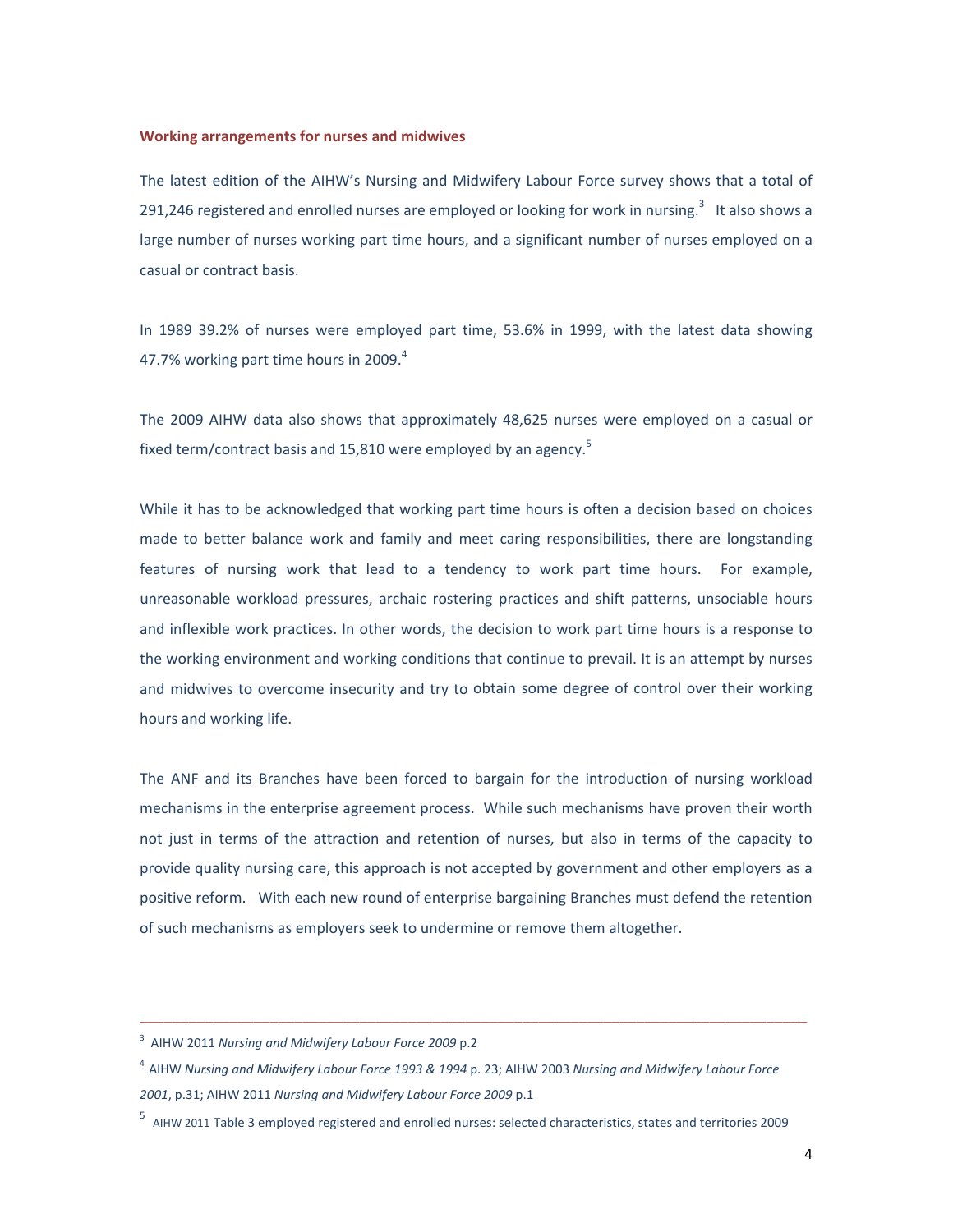The nurse/patient ratio in Victoria is once again at the centre of a protracted industrial dispute between the Victorian Branch and the State Government. Not only is the Government seeking to abolish nurse/patient ratios, it is also demanding the introduction of unlimited four‐hour shifts and split shifts! It is inexplicable that such claims are on the government's agenda. Clearly, the ongoing shortage of nurses and recruitment and retention of nurses is not on their agenda.

That many nurses continue to resort to part time hours and opt for casual work in an effort to manage their workload and deal with entrenched old fashioned working arrangements is an indictment on government and other employers in the health system who not only ignore the multitude of government reports and recommendations that recommend changes to address attraction and retention issues but actively obstruct any move in that direction.

The ANF has also faced instances of members being engaged as sham contractors by nursing labour hire agencies. When some of these agencies have become insolvent, ANF members have sometimes found it difficult to recover their entitlements. The administrators of the insolvent companies sometimes advise that there are not enough assets to satisfy all debts owed to creditors, especially to unsecured creditors such as employees whose entitlement to be paid is ranked lower than secured creditors and some other unsecured creditors. Those employees who are not engaged as employees have no right to recover their entitlements through the Federal Government's General Employee Entitlements and Redundancy Scheme (GEERS), and if engaged as contractors have to prove that the arrangements were a sham.

#### **ACTU Census Survey Results**

The ACTU's Working Australia Census survey conducted in 2011 also provides some useful insights into contemporary working arrangements for nurses, many of which reinforce the view that the profession of nursing is characterised to a significant extent by short term and insecure employment arrangements.

A total of 6405 responses were received from nurses whose profile is as follows:

- 90.1% female
- 79.1% 35 years and over
- 38% with dependent children
- 41.1% were the primary care giver
- 36.6% were single income households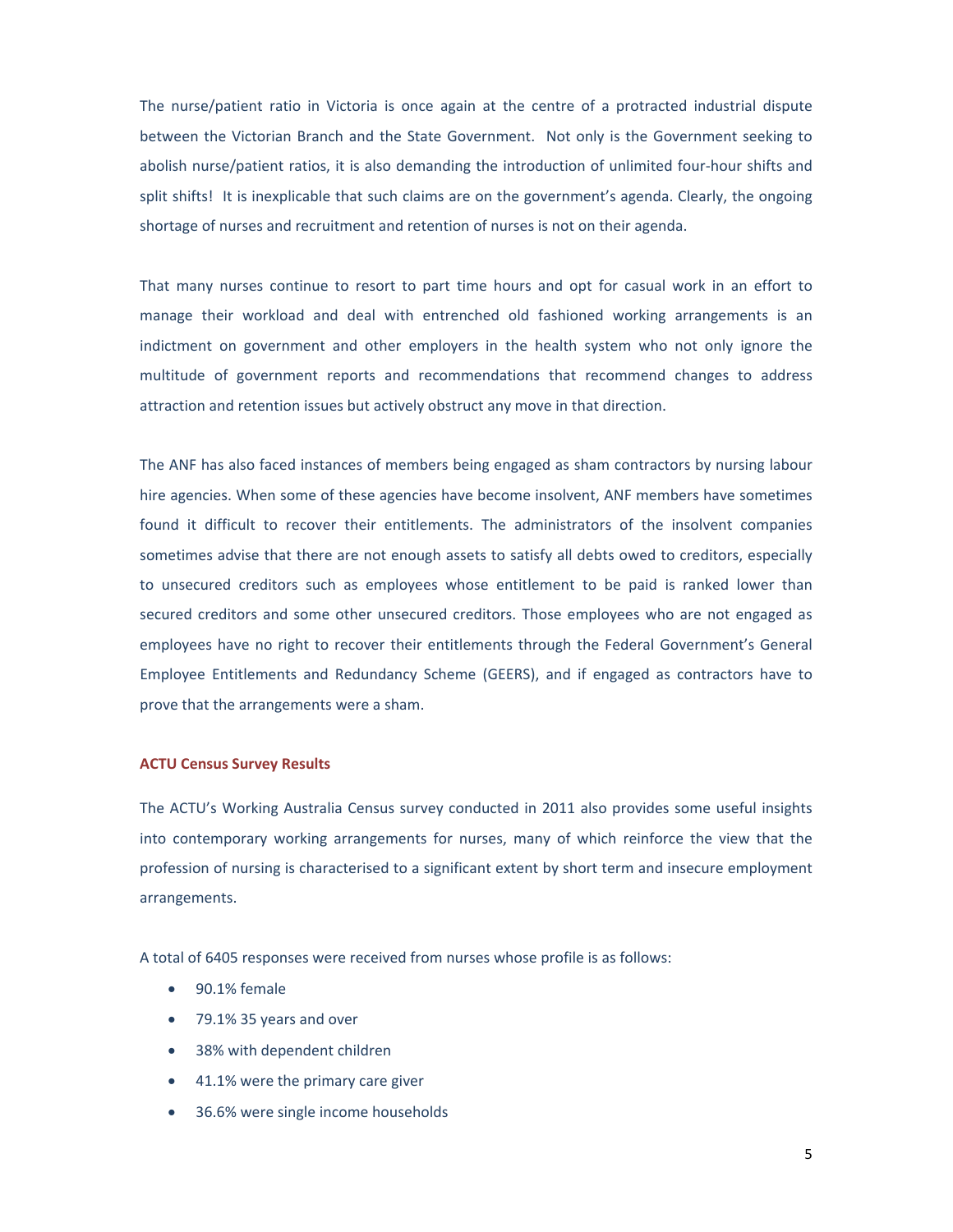- 51.8% were the main income earner
- 15.9% had an annual income of between \$20,000 and \$40,000; 31.6% between \$40,000 and \$60,000 and 26% between \$60,000 and \$80,000

In respect to the working life demographics the survey revealed that:

- Over 50% of nurses surveyed worked part time
- Over 15% of nurses were employed as casuals or on fixed-term, labour-hire or contracting arrangements
- Over 65% were employed as shift workers
- Most worked regularly on weekends
- Nearly 20% desired more paid hours
- 45.5% indicated a desire to better balance work and family responsibilities

An overview of nurse's responses to the ACTU Working Australia Census forms Attachment 1 to this submission. Additional comments made by nurses about their working arrangements are also included at Attachment 2.

#### *The impact of insecure and precarious employment on financial security*

Nurses on precarious employment arrangements are frequently low or poorly paid and lack certainty in their earnings.

This leads to a raft of negative consequences and increased living costs. Financial insecurity means nurses and their families are often unable to effectively plan for medium to long term goals such as the purchase of property, family essentials and the planning of regular holidays.

Nurses who lack certainty in their earnings are unable or find it more difficult to obtain finance and when they do are often required to pay a premium.

Low paid nurses do not enjoy the maximum benefits of occupational superannuation. Their accumulation of benefits is slower and smaller leading to financial insecurity and poverty in their retirement years.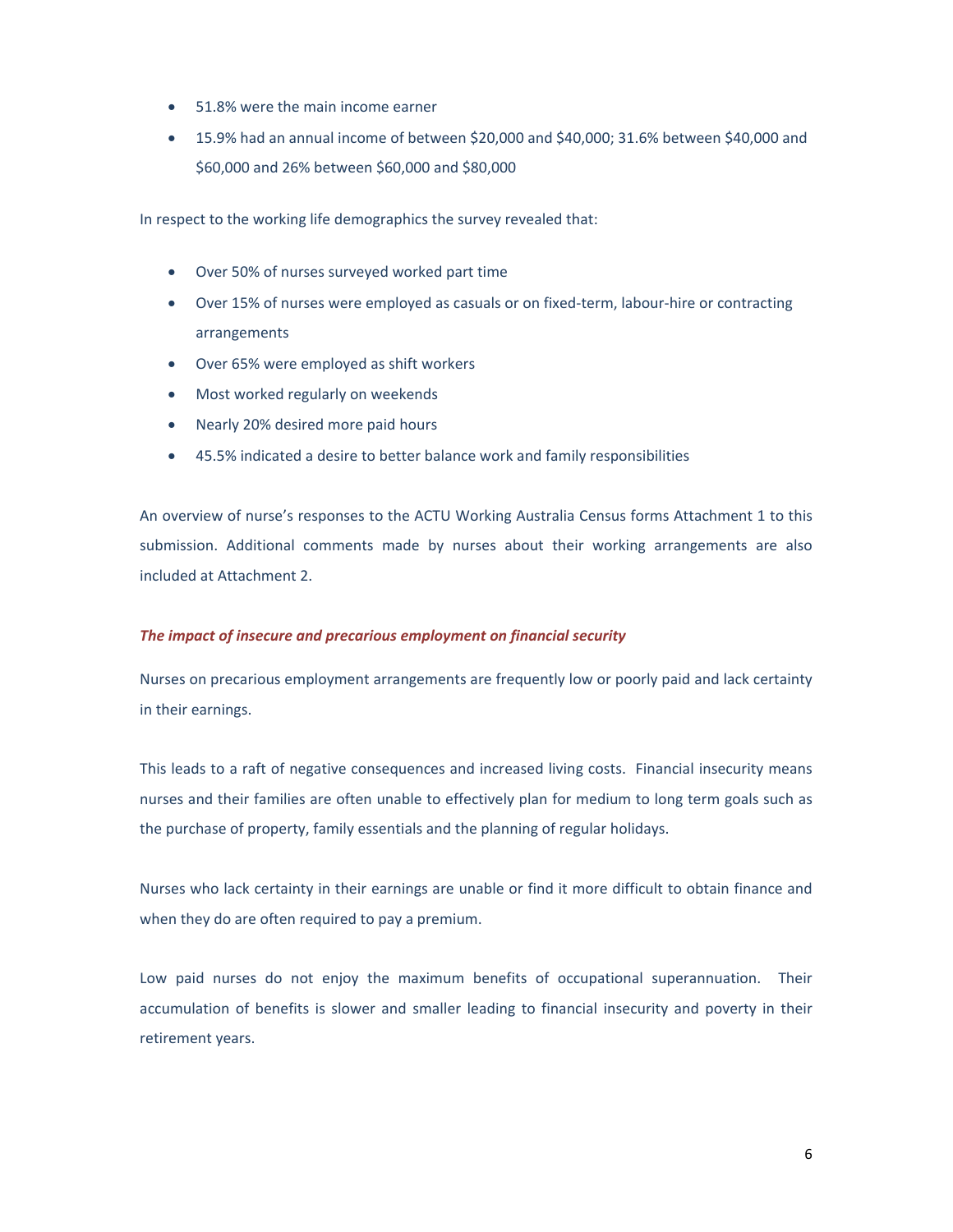#### *The impact of insecure and precarious employment on OH&S*

Nurses on insecure and precarious employment arrangements can face risks to their health and safety over and above the ample risks faced by nurses on more secure arrangements.

Nurses on casual, agency and fixed‐term employment arrangements are less likely to have access to training in relation to OHS issues. They are also less likely to report OHS issues arising in the workplace due to concerns that their employment might not be continued or could be otherwise adversely affected. Nurses on insecure arrangements are less likely to be consulted around OHS issues and have less influence over eliminating and reducing OHS risks.

The link between insecure work arrangements and OHS outcomes can be seen in evidence given at a recent inquiry into violence and security arrangements in Victorian hospitals. The inquiry heard from several hospitals that the risk of harm caused by violence is reduced by employing security and nursing staff on permanent and in‐house arrangements rather than on casual, agency or contractor arrangements. The increased familiarity arising from more time worked in a particular hospital's environment and with other staff helps those faced with a violent situation to respond more effectively. 6

#### *The impact of insecure and precarious employment on training and skills development*

All nurses and midwives are required by the registration authority to complete a minimum amount of professional development (at least 20 hours) on an annual basis. The registration standard defines Continuing Professional Development as "the means by which members of the profession maintain, improve and broaden their knowledge, expertise and competence, and develop the personal and professional qualities required throughout their professional lives".<sup>7</sup>

The health industry is an increasingly dynamic environment with ongoing changes in technology across all areas of clinical practice. Some professional development opportunities are provided by employers through in service training however many nurses rely on their own initiative to access relevant continuing education programs and other educational opportunities.

\_\_\_\_\_\_\_\_\_\_\_\_\_\_\_\_\_\_\_\_\_\_\_\_\_\_\_\_\_\_\_\_\_\_\_\_\_\_\_\_\_\_\_\_\_\_\_\_\_\_\_\_\_\_\_\_\_\_\_\_\_\_\_\_\_\_\_\_\_\_\_\_\_\_\_\_\_\_\_\_\_\_

<sup>6</sup> Parliament of Victoria, Drugs and Crime Prevention Committee, *Inquiry into Violence and Security Arrangements in Victorian*

*Hospitals, and in particular, Emergency Departments*, Final Report, December 2011

<sup>7</sup> Australian Health Workforce Ministerial Council 31 March 2010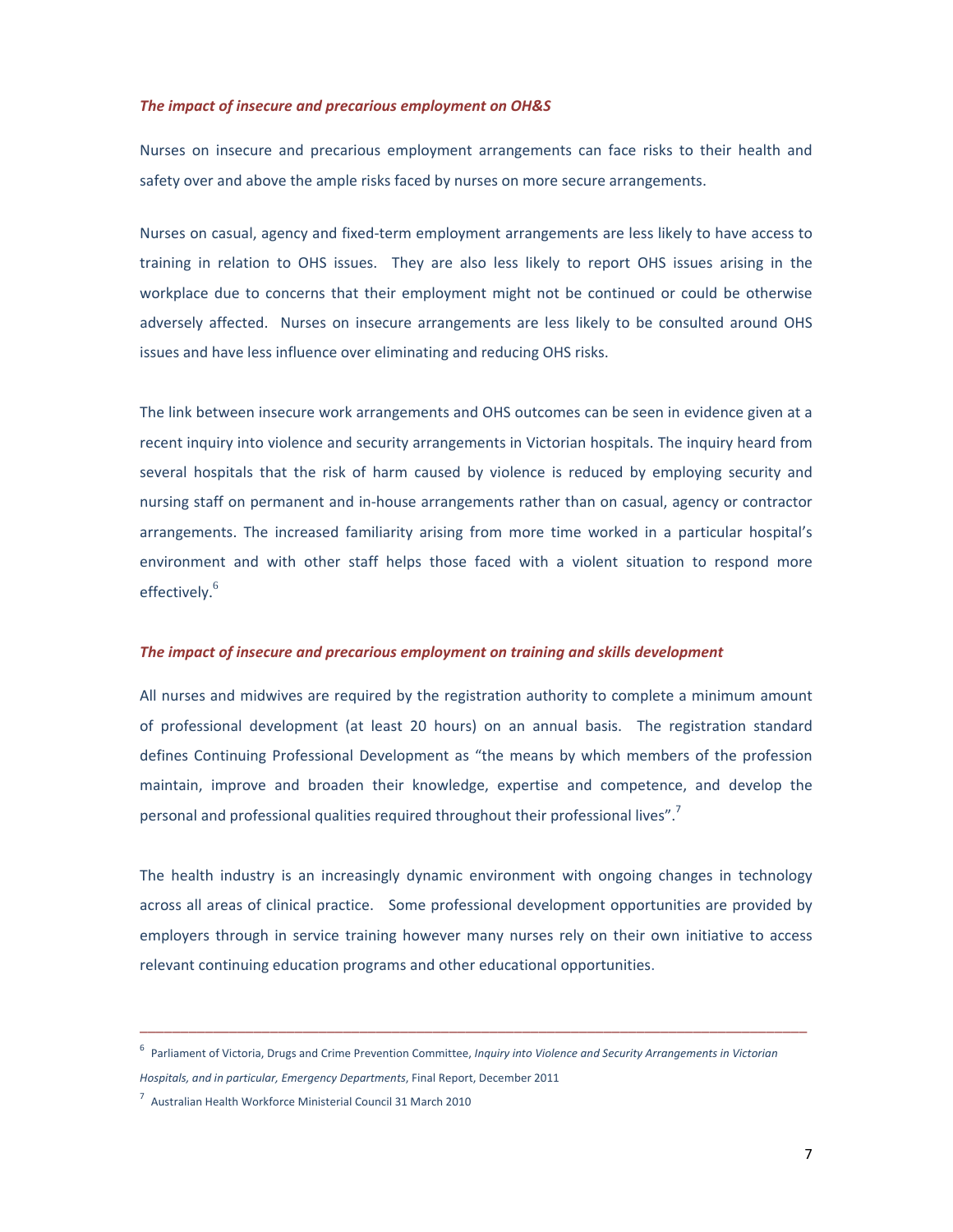The significant costs of meeting professional registration requirements is the same for all nurses regardless of the hours or nature of employment. While the ANF negotiates paid leave and other allowances for professional development purposes, this is at best a contribution to the overall cost and applies pro rata to part‐time employees.

The entitlements attached to such clauses in enterprise agreements vary greatly between employers and sectors and generally do not apply to nurses in casual or fixed term contract positions. Casual or fixed term nurses are further disadvantaged as it is less likely that they are given access to employer‐ provided "in service" sessions. This means that such nurses find it more difficult to pay continuing education costs thereby causing uncertainty and insecurity in relation to their careers.

#### *The impact of insecure and precarious employment on career progression and employment opportunities*

Nurses in insecure and precarious employment arrangements typically fair poorly in accessing benefits linked to classification structures and career path opportunities in awards and industrial agreements.

Opportunities for career advancement (and linked increases in remuneration) for nurses is normally based on the attainment of minimum period of hours of continuous service and/or the demonstration of satisfactorily undertaking clinical roles and related levels of responsibility.

Access to both criteria is limited when the nurse's employment arrangements are adhoc or lack continuity or certainty, for example casual and fixed-term arrangements. In this situation nurse managers are more likely to favour improved employment opportunities and access to career progression to nurses who have permanency and certainty in their hours of work. Consequently insecure employment and current award and agreement entitlements place downward pressure on the earnings of significant numbers of nursing employees.

#### **Conclusion**

Over the past decade a number of national workforce reports have been produced examining the nursing shortage. While the reports differ slightly in their findings, the signposts are all pointing to the fact that while the supply of nurses may be slowly increasing the shortage is becoming more marked.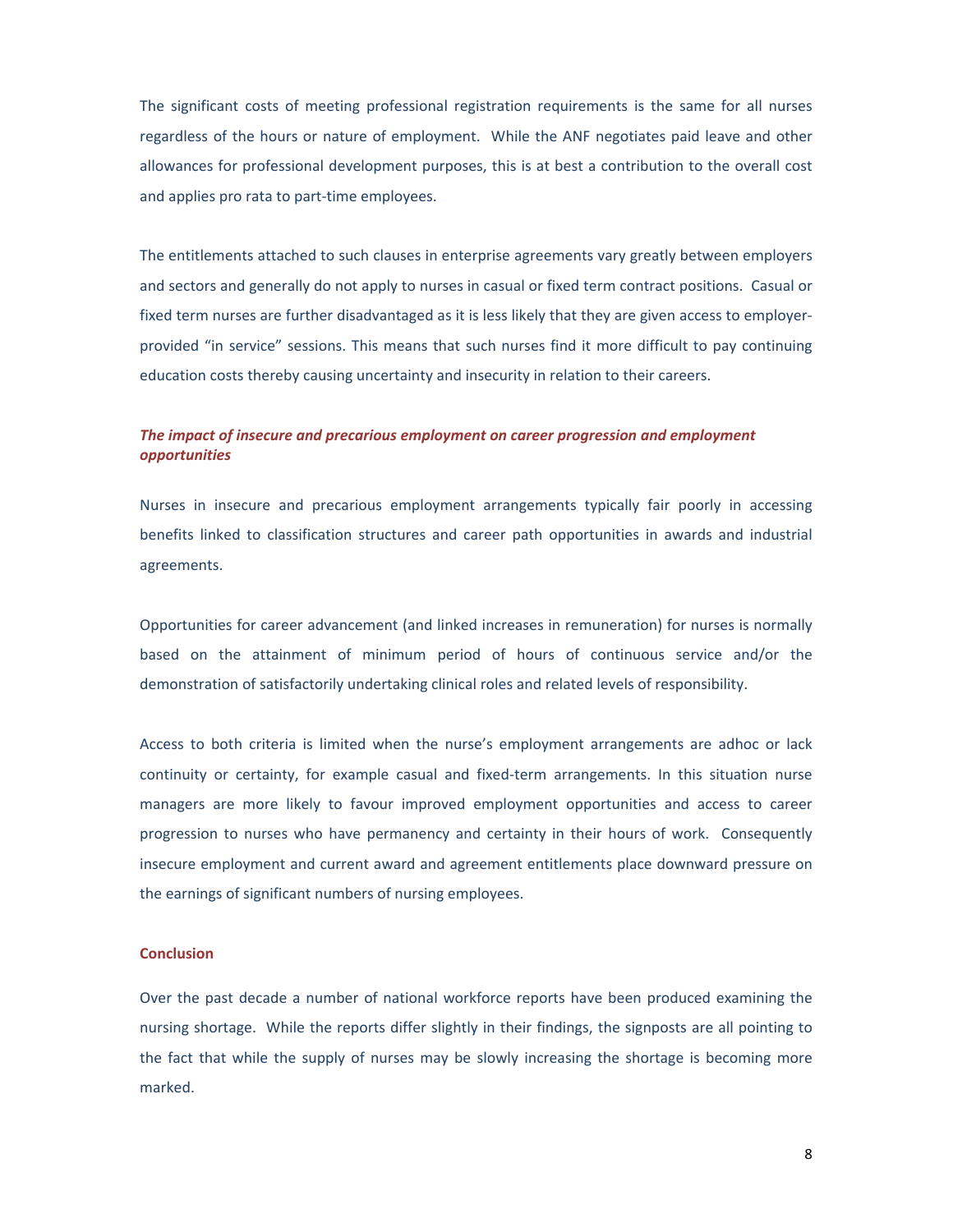It is evident that this is partly due to the growing demands on health services in terms of the numbers of patients and residents and their increased acuity, often without matching increases in staff.

The growth in precarious employment coupled with the heavy and unsociable nature of the work has the potential to worsen the nursing shortage by making nursing less attractive to new entrants and dissuading nurses from remaining in the system.

The nursing workforce has been described as one that regularly grapples with cyclical labour shortages produced in the main by health care systems that have grown dramatically in size and complexity. However there is general agreement that the current shortage is quantitatively and qualitatively different. It is long term and entrenched and has the potential to undermine the health care system and emerge as the dominant public health issue.

If nursing is to remain a viable and attractive profession its status must be enhanced and the welfare of nurses promoted. Despite the recent appalling attacks by a number of state governments nurses and midwives remain highly valued in the community and by their patients and residents.

It is important for nurses and it is in the public interest that the trends towards entrenching precarious and insecure employment and the related difficulties be reversed.

*Attachment 1:* Nursing data from the ACTU Working Australia census 2011 *Attachment 2:* Op Cit Additional comments by nurses on their working arrangements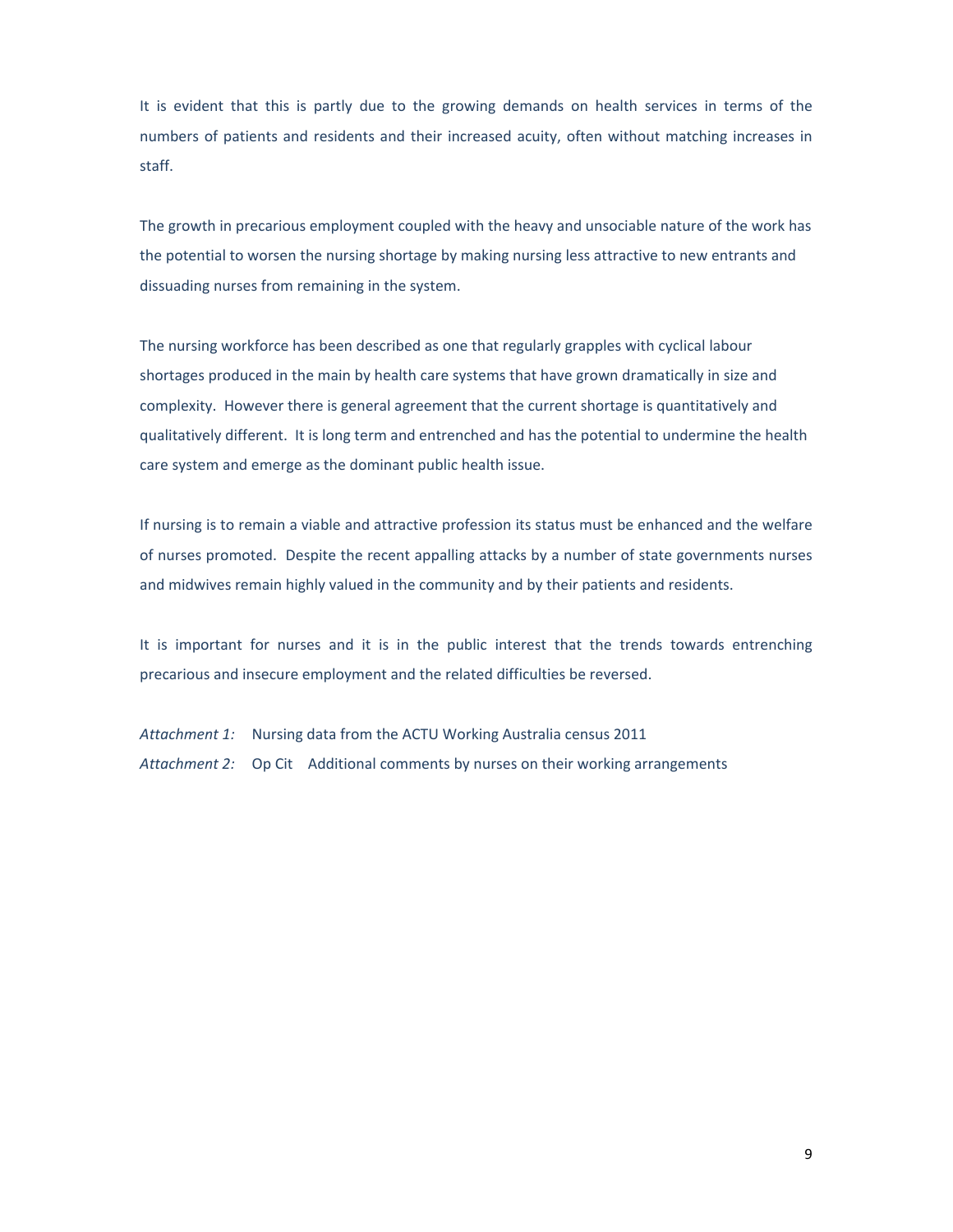# Australian Nurses Federation *Data from the ACTU Working Australia Census 2011*

# Project Overview

The aim of the *Working Australia Census 2011* was to be one of the biggest surveys of workers in Australian history, the purpose was to engage with Australian workers and give them a chance to make their voice heard.

The project was first announced by Ged Kearney at the National Press Club in late 2010. The *Working Australia Census* was a massive undertaking and was achieved through a collaboration between the ACTU its affiliates and service providers Essential Media Communications and Your Source.

# Methodology

#### *Development*

The development of the Census questions was done through a series of consultations between the ACTU and Essential Media Communications (EMC) and the ACTU and its affiliates.

When developing the questions a particular focus was given to ensuring that where possible the data was collected to match up with existing datasets to facilitate comparisons being made in the subsequent analysis of the results.

The questions were chosen in order to collect information on how people are working, why they working and how they feel about their work and also what they see as the big issues facing them and the country. As the Census was open to all people not only those currently employed, some questions were only asked to those who indicated that they were currently employed, while other questions were posed to the entire sample regardless of employment status.

#### *Census Period*

The *Working Australia Census* was launched by ACTU President Ged Kearney on 2 May 2011 at the May Day Celebrations in Brisbane. The Census was open for completion until 1 July 2011 for all Australians of working age to complete.

The Census was primarily an online survey, with the questions being hosted on a temporary website www.workingaustralia.org.au. A paper version of the Census questions was prepared and made available to those not able to complete the survey online. A small number of paper completions were received; these were entered in to the data in the week immediately following the close of the online survey.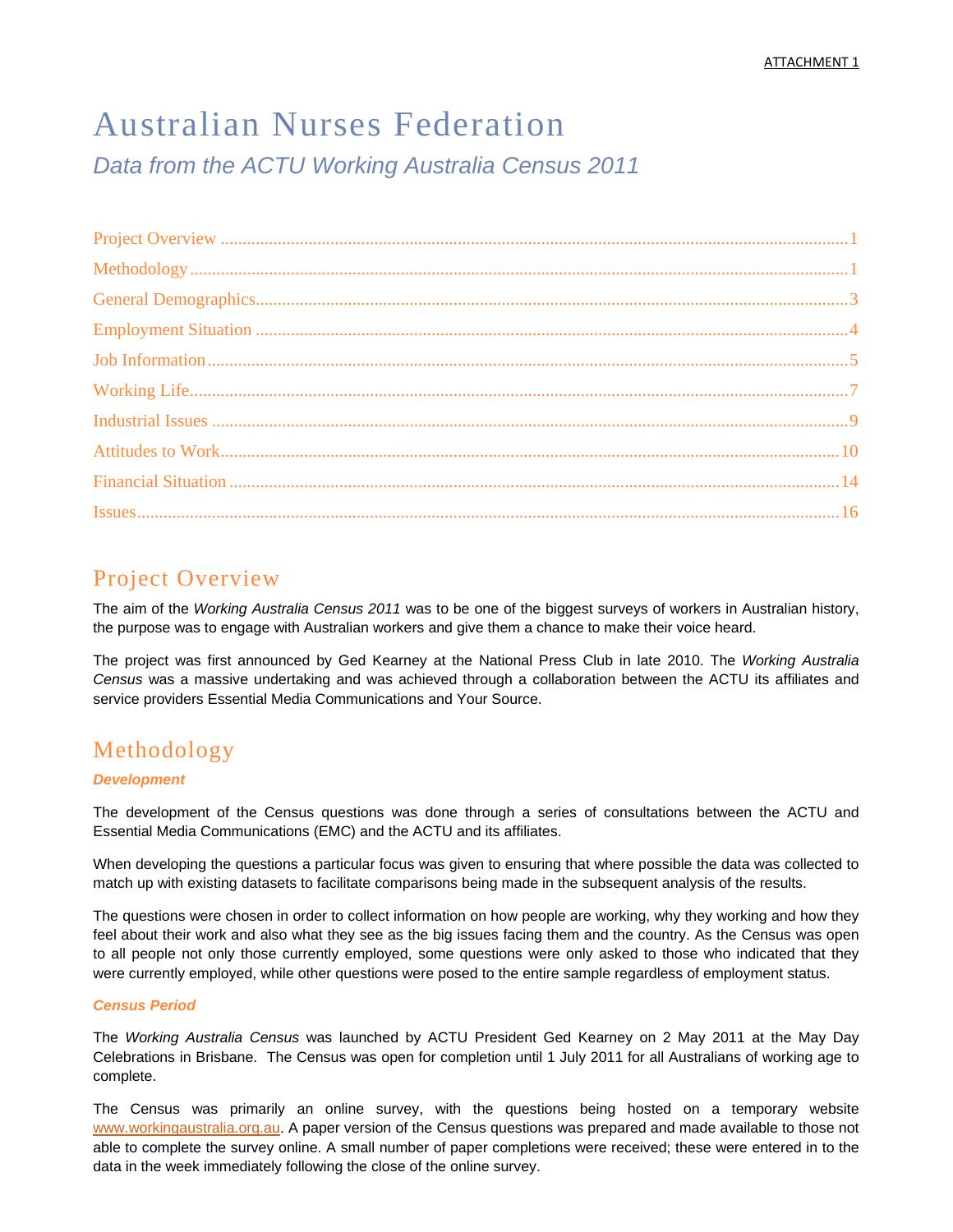The promotion of the Census was focused through individual unions, with unions communicating to their members via email and also union journals and encouraging them to participate. In addition to this the ACTU also promoted the Census through its website, blogs, social media and email lists. Other organisations whose membership includes large numbers of union members also participated, through their email lists and other contact.

#### *Analysis of Results*

A total of 42,085 responses were received. Following the completion of the survey and the data entry of the paper versions the data was cleaned to remove duplicates.

There were a number of respondents who appeared to have completed the Census twice, this was potentially caused by individuals receiving a number of different invitations to complete the Census from different organisations. To maintain the integrity of the data the first completed response was retained and the second was removed, a small number of respondents had completed the Census more than twice and these responses were removed completely. This resulted in the removal of approximately 500 responses and leaving a final Census sample of 41,584. This is the dataset analysed for this report.

An initial top line report was produced by EMC for the ACTU for internal purposes. A weighted dataset was also produced, correcting the skew in the industry distribution in the Census sample towards the *education and training* and *healthcare and social assistance* industries. This weighting did not have a significant impact on the overall Census results and a decision was made to not use it, and to present the unweighted results in this report to clearly communicate the experiences of those workers that took the time to complete the Census.

The Census results are intended to be a discrete study and do not constitute a random sample of either the trade union membership or the overall working population. The results have not been used in a way to claim to be a representative sample, however the results still represent a large sample of workers who are primarily union members which allows this analysis to make some observations about the working life of union members.

In order to maintain consistency all figures appear to one decimal place, in some cases this may result in percentage totals of either 99% or 101%. Where the total far exceeds 100%, the question was a multiple response (MR) question and will be labelled, if there was a single response (SR) option within that question it will also be labelled.

The online hosting and initial data cleaning were performed by research company Your Source, and consulting and top line analyses were provided by Essential Media Communications. At the ACTU Rhiannon Carter, Strategic Research Officer, had lead responsibility for the Census project and the preparation and authoring of this report.

## **Notes on the Australian Nurses Federation/New South Wales Nurse Association Data**

This headline report is intended to be for the purposes of internal union analysis and discussion and as part of other reports it has not been prepared with a standalone public release in mind.

The data presented in this report is a combination of respondents who came through the ANF and NSWNA web links that were emailed out by the union and its branches.

The ANF/NSWNA sample of 6405 is a large sample, however due to the nature of the initial survey process as well as the size of the union, it, like the Census results must be treated as a discrete sample and not as a representative sample of all ANF members or all workers in the coverage areas of the union. That said some broad conclusions can be made about the ANF sample in comparison to the overall Census results which will be of value and also methodologically sound.

If there are any questions about the methodology, caveats or the data please contact ACTU Strategic Research Officer Rhiannon Carter on rcarter@actu.org.au or 0409287761 or (03) 96647308.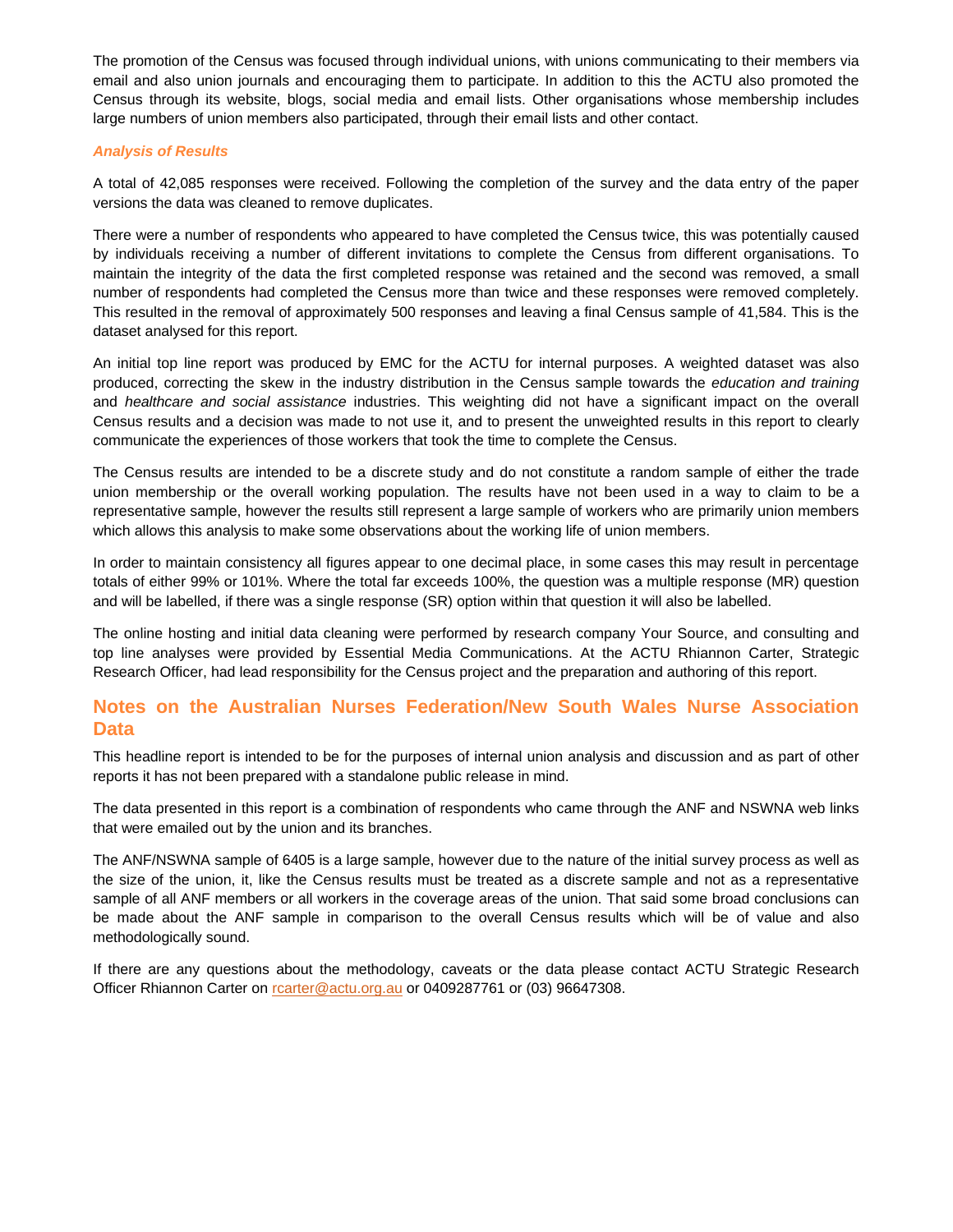# General Demographics

# **Age, Gender and Caring Responsibilities**

# *Age (%)*

|                    | <b>Census</b><br>$n = 41584$ | <b>ANF</b><br>$n = 6405$ |
|--------------------|------------------------------|--------------------------|
| <b>15-17 years</b> | 0.2                          | 0.0                      |
| 18-24 years        | 3.9                          | 5.1                      |
| 25-34 years        | 14.6                         | 15.8                     |
| 35-44 years        | 21.0                         | 20.2                     |
| 45-54 years        | 33.9                         | 34.7                     |
| 55-64 years        | 23.9                         | 22.6                     |
| 65+ years          | 2.5                          | 1.6                      |
| Total              | 100                          | 100                      |

# *Gender (%)*

|               | <b>Census</b><br>$n = 41584$ | <b>ANF</b><br>$n = 6405$ |
|---------------|------------------------------|--------------------------|
| <b>Male</b>   | 35.7                         | 9.9                      |
| <b>Female</b> | 64.3                         | 90.1                     |
| <b>Total</b>  | 100                          | 100                      |

# *Dependent Children (%)*

|              | <b>Census</b><br>$n = 41584$ | <b>ANF</b><br>$n = 6405$ |
|--------------|------------------------------|--------------------------|
| Yes          | 37.2                         | 38.0                     |
| No           | 62.8                         | 62.0                     |
| <b>Total</b> | 100                          | 100                      |

# *Primary Caregiver*

# *I am not a primary caregiver (SR) (%)*

|              | <b>Census</b><br>$n = 41584$ | <b>ANF</b><br>$n = 6405$ |
|--------------|------------------------------|--------------------------|
| <b>NO</b>    | 38.3                         | 41.1                     |
| <b>YES</b>   | 61.7                         | 58.9                     |
| <b>Total</b> | 100                          | 100                      |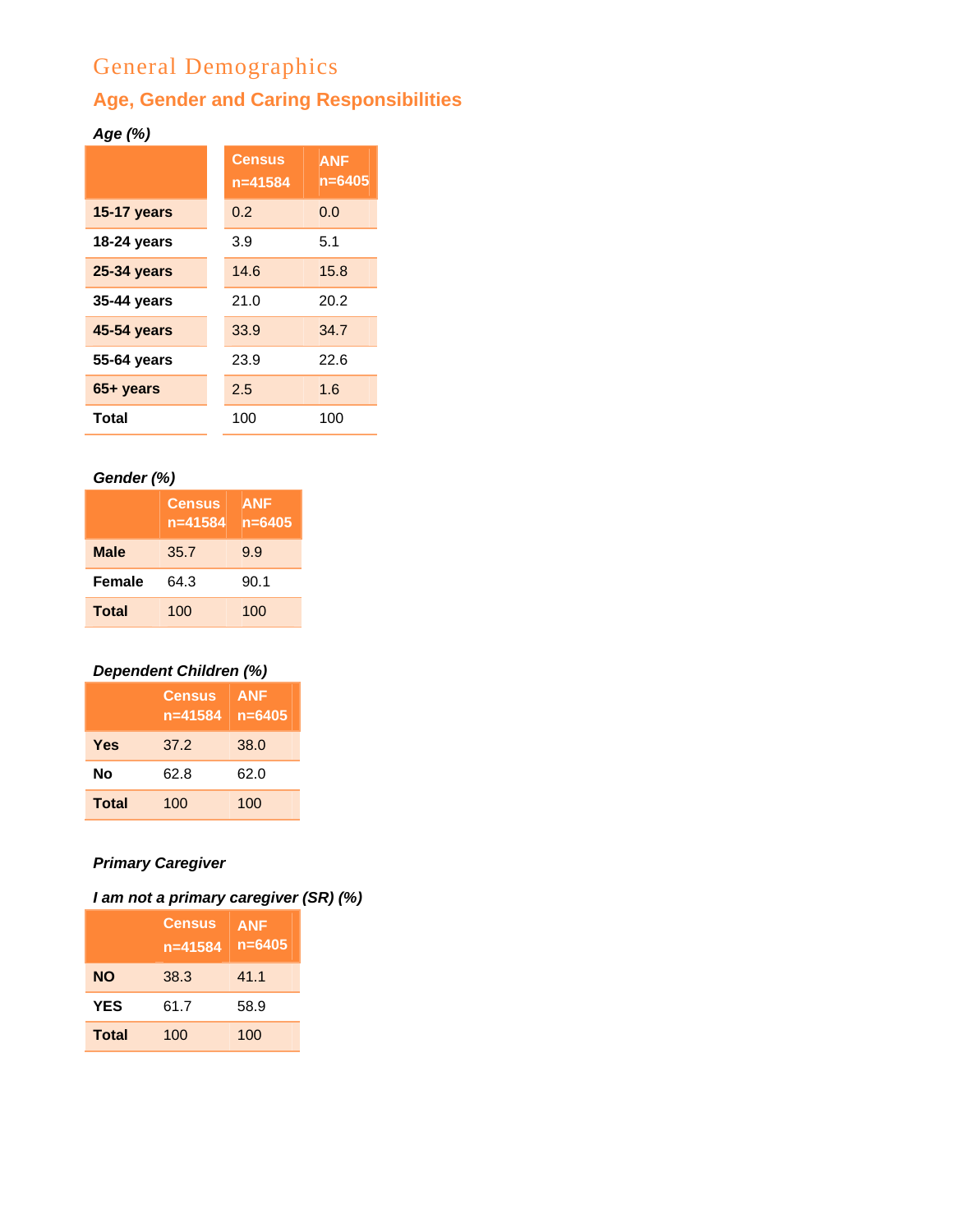#### *Primary Caregiver; responsibilities for (MR) (%)*

|                           | <b>Census</b><br>$n = 15932$ | <b>ANF</b><br>$n = 2631$ |
|---------------------------|------------------------------|--------------------------|
| <b>Dependent children</b> | 75.3                         | 77.6                     |
| <b>Adult children</b>     | 18.5                         | 16.8                     |
| <b>Parents</b>            | 11.9                         | 12.1                     |
| <b>Other relatives</b>    | 4.3                          | 5.0                      |
| <b>Friends/neighbours</b> | 1.0                          | 1.4                      |
| Other                     | 3.6                          | 2.6                      |

# Employment Situation

# **Employment Status and Hours**

#### *Employment Status (%)*

|                                 | <b>Census</b><br>$n = 41584$ | <b>ANF</b><br>$n = 6405$ |
|---------------------------------|------------------------------|--------------------------|
| <b>Employed</b>                 | 96.5                         | 97.9                     |
| <b>Unemployed / Not Working</b> | 2.0                          | 1.7                      |
| <b>Retired</b>                  | 1.5                          | 0.3                      |
| Total                           | 100                          | 100                      |

The below series of questions were inly asked to respondents who indicated they were employed. As a result the ANF total is n=6273, rather than the overall total of n=6405.

#### *Number of Jobs Currently working (%)*

|                       | <b>Census</b><br>$n = 40113$ | <b>ANF</b><br>$n = 6273$ |
|-----------------------|------------------------------|--------------------------|
| 1                     | 86.8                         | 79.5                     |
| $\mathbf{2}$          | 11.3                         | 17.8                     |
| 3                     | 1.4                          | 2.1                      |
| <b>More</b><br>than 3 | 0.5                          | 0.5                      |
| <b>Total</b>          | 100                          | 100                      |

#### *Full time or part time (%)*

|                                                             | <b>Census</b> ANF | $n = 6273$ |
|-------------------------------------------------------------|-------------------|------------|
| Full time (working 35 or more hours per week)               | 72.2              | 49.5       |
| <b>Part time (working less than 35 hours per week)</b> 27.8 |                   | 50.5       |
| <b>Total</b>                                                | 100               | 100        |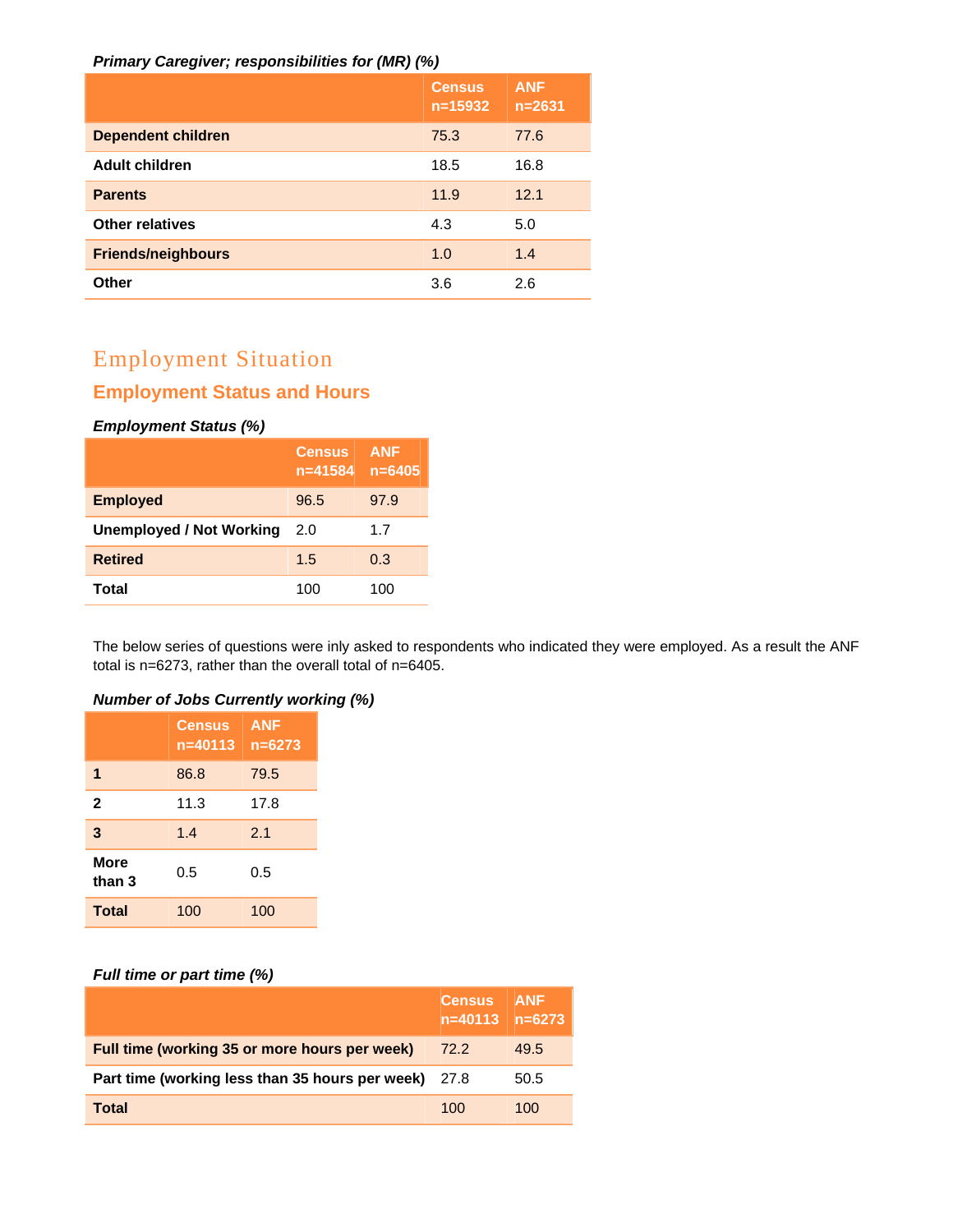# **Employment Arrangements**

#### *Employment Arrangements (%)*

|                                         | <b>Census</b><br>$n = 40113$ | <b>ANF</b><br>$n = 6273$ |
|-----------------------------------------|------------------------------|--------------------------|
| <b>Permanent employee</b>               | 84.8                         | 84.4                     |
| <b>Casual employee</b>                  | 6.2                          | 8.6                      |
| <b>Fixed term contract employee</b>     | 7.1                          | 5.9                      |
| <b>Temporary/ Labour-hire employee</b>  | 0.7                          | 0.4                      |
| Independent contractor / sub-contractor | 0.5                          | 0.4                      |
| <b>Business owner/self-employed</b>     | 0.7                          | 0.4                      |
| <b>Total</b>                            | 100                          | 100                      |

Note the below question was asked to respondents who worked on a casual, fixed term contract or temporary/labour hire basis.

## *Number of jobs worked in the previous 12 months (%)*

|           | <b>Census</b><br>n=5797 | <b>ANF</b><br>n=955 |
|-----------|-------------------------|---------------------|
| 1         | 47.5                    | 42.2                |
| $2 - 3$   | 41.8                    | 47.5                |
| $4 - 5$   | 6.7                     | 6.8                 |
| $6 - 7$   | 1.3                     | 0.6                 |
| 8 or more | 2.7                     | 2.8                 |
| Total     | 100                     | 100                 |

# Job Information

# **Work Schedule**

#### *Current work schedule (%)*

|                                                            | <b>Census</b><br>$n = 40113$ | <b>ANF</b><br>$n = 6273$ |
|------------------------------------------------------------|------------------------------|--------------------------|
| A regular daytime schedule                                 | 70.8                         | 36.5                     |
| A regular afternoon/evening shift                          | 3.0                          | 5.2                      |
| A regular early morning shift (commencing before 6am)      | 0.7                          | 0.2                      |
| A regular night shift                                      | 1.8                          | 5.7                      |
| A 12 hour shift, fixed or rotating                         | 2.2                          | 3.3                      |
| A rotating shift (changes from days to evenings to nights) | 9.9                          | 34.0                     |
| Split shift (two distinct periods each day)                | 0.6                          | 0.4                      |
| On call                                                    | 1.2                          | 1.1                      |
| <b>Irregular schedule</b>                                  | 8.4                          | 12                       |
| Other                                                      | 1.5                          | 1.5                      |
| <b>Total</b>                                               | 100                          | 100                      |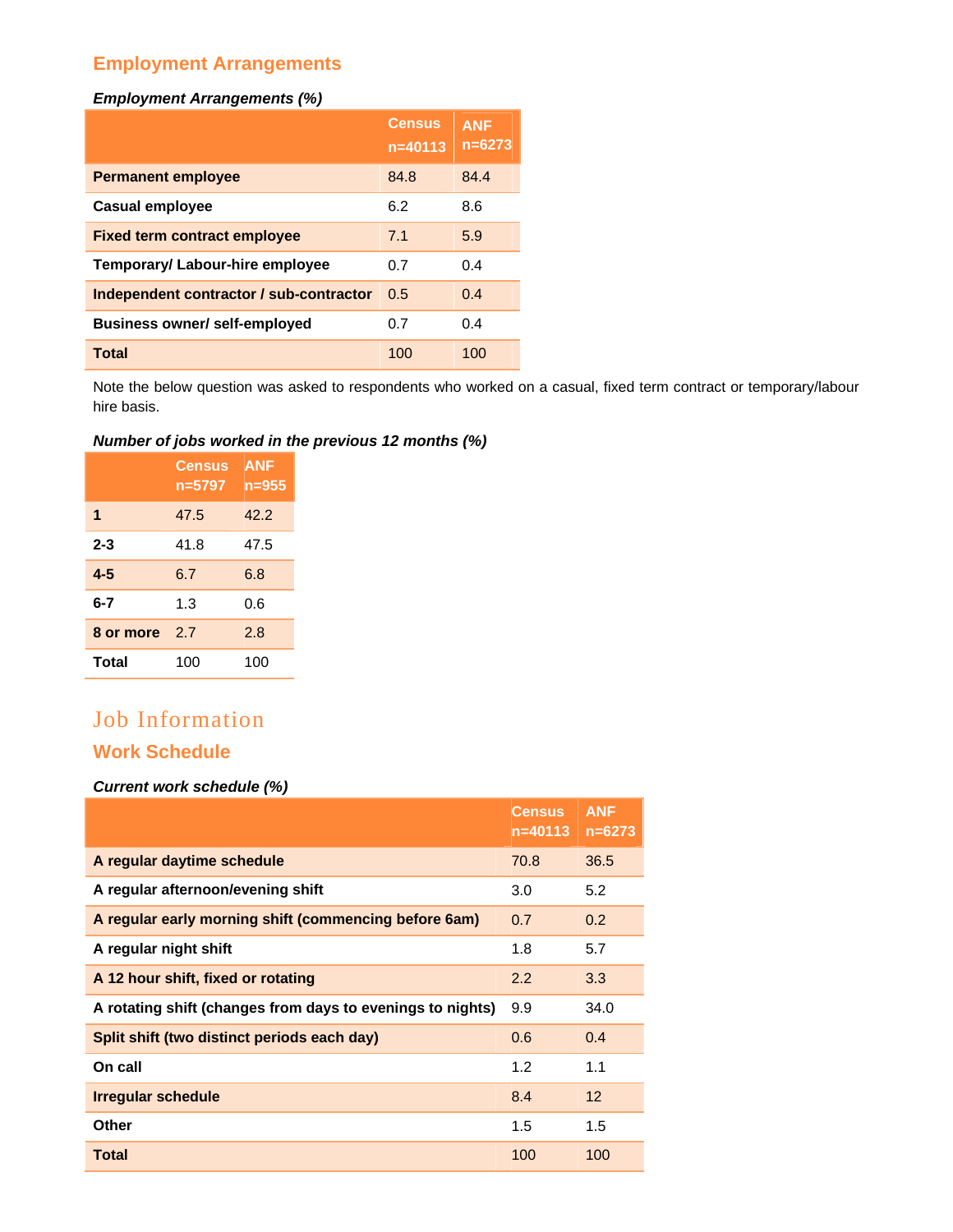| Regular weekend work (%) |  |  |  |  |
|--------------------------|--|--|--|--|
|--------------------------|--|--|--|--|

|              | <b>Census</b><br>$n = 40113$ | <b>ANF</b><br>$n = 6273$ |
|--------------|------------------------------|--------------------------|
| <b>Yes</b>   | 29.5                         | 56.7                     |
| No           | 70.5                         | 43.3                     |
| <b>Total</b> | 100                          | 100                      |

### *Hours of Work*

#### *Hours paid to work per week (%)*

|                                               | Census<br>n=40113 | <b>ANF</b><br>n=6273 |
|-----------------------------------------------|-------------------|----------------------|
| 1-5 hours                                     | 0.4               | 0.2                  |
| 6-15 hours                                    | 3.5               | 3.5                  |
| 16-24 hours                                   | 9.3               | 16.9                 |
| <b>25-29 hours</b>                            | 6.5               | 7.8                  |
| <b>30-34 hours</b>                            | 7.8               | 16.6                 |
| <b>35-37 hours</b>                            | 26.4              | 9.2                  |
| 38 hours                                      | 27.6              | 23.2                 |
| 39 hours                                      | 0.4               | 0.2                  |
| 40 hours                                      | 9.1               | 14.4                 |
| 41-44 hours                                   | 1.4               | 0.6                  |
| <b>45-49 hours</b>                            | 1.0               | 0.5                  |
| 50 or more hours                              | 1.8               | 0.8                  |
| None of the above $-$<br>they vary every week | 4.8               | 6.1                  |
| Total                                         | 100               | 100                  |

The below question was asked to those who identified they worked less than 35 hours per week. This figure is lower than the results for the questions on full time or part time status as of the respondents who selected part time, indicated that their hours varied every week.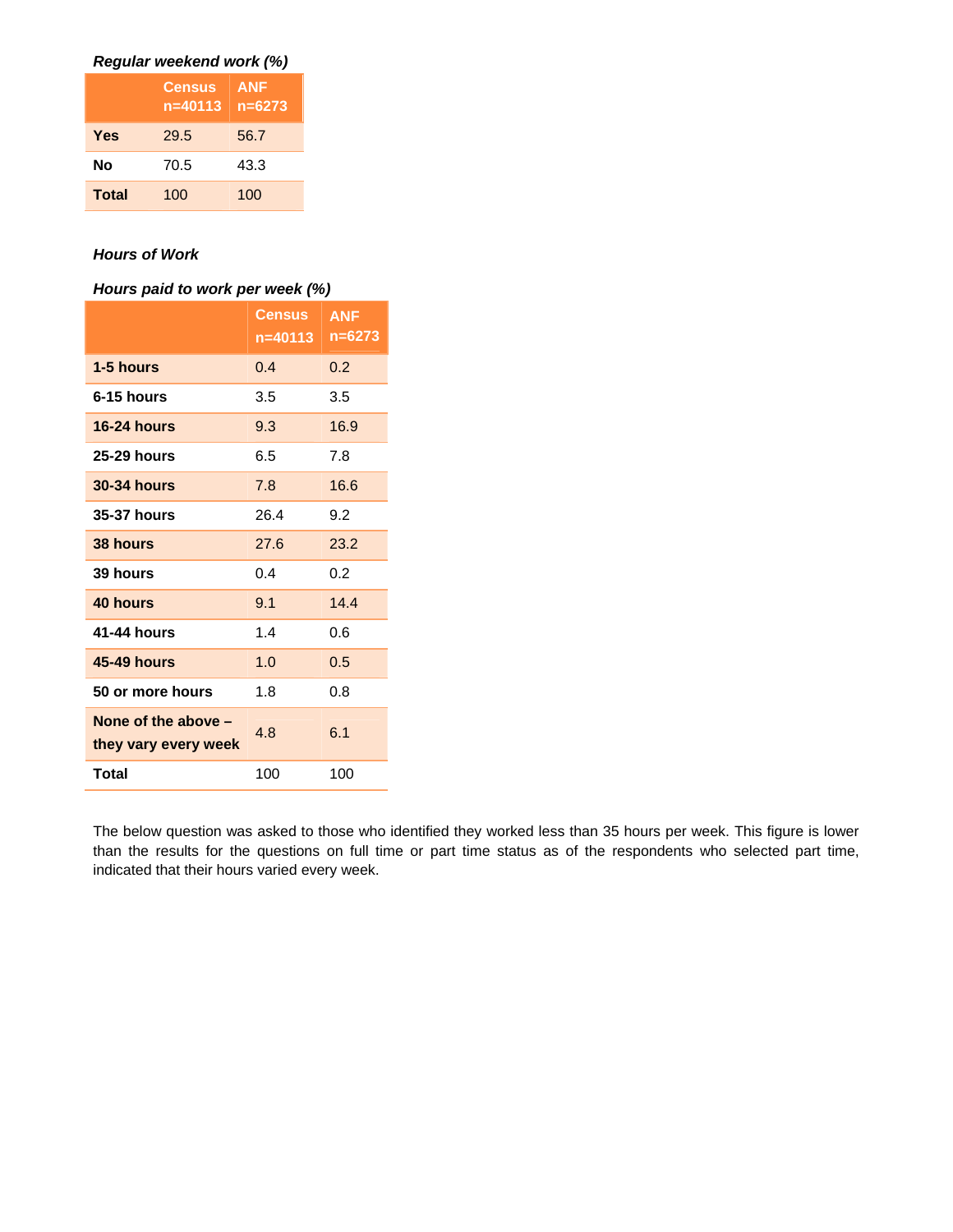## *Reasons for working part time hours (%)*

|                                                                     | <b>Census</b><br>$n = 10996$ | <b>ANF</b><br>$n = 2821$ |
|---------------------------------------------------------------------|------------------------------|--------------------------|
| I prefer part-time work                                             | 24.8                         | 33.7                     |
| I am involved in voluntary work                                     | 1.0                          | 0.9                      |
| I go to school, college, university etc.                            | 8.4                          | 7.9                      |
| I want the loading attached to casual work                          | 0.5                          | 0.7                      |
| My welfare payments or pension may be affected by working full-time | 0.7                          | 0.3                      |
| I have an illness or disability that prevents me from working more  | 3.9                          | 3.4                      |
| I have other personal or family responsibilities                    | 12.2                         | 15.5                     |
| Because I care for children                                         | 19.1                         | 20.7                     |
| Because I care for disabled or elderly relatives (not children)     | 1.4                          | 1.1                      |
| Because I could not find full-time work                             | 8.5                          | 4.4                      |
| <b>Other</b>                                                        | 19.5                         | 11.4                     |
| Total                                                               | 100                          | 100                      |

## *Statement about Paid Hours (%)*

|                          | <b>Census</b><br>$n = 40113$ | <b>ANF</b><br>$n = 6273$ |
|--------------------------|------------------------------|--------------------------|
| a lot less paid hours    | 3.6                          | 3.7                      |
| a little less paid hours | 20.4                         | 21.9                     |
| the same paid hours      | 55.5                         | 52.8                     |
| some more paid hours     | 15.3                         | 17.7                     |
| a lot more paid hours    | 5.2                          | 3.9                      |
| Total                    | 100                          | 100                      |

# Working Life

# **Working Additional Hours**

## *Additional Hours (%)*

|              | Census<br>$n = 40113$ | <b>ANF</b><br>n=6273 |
|--------------|-----------------------|----------------------|
| Yes          | 61.3                  | 53.1                 |
| No           | 38.7                  | 46.9                 |
| <b>Total</b> | 100                   | 100                  |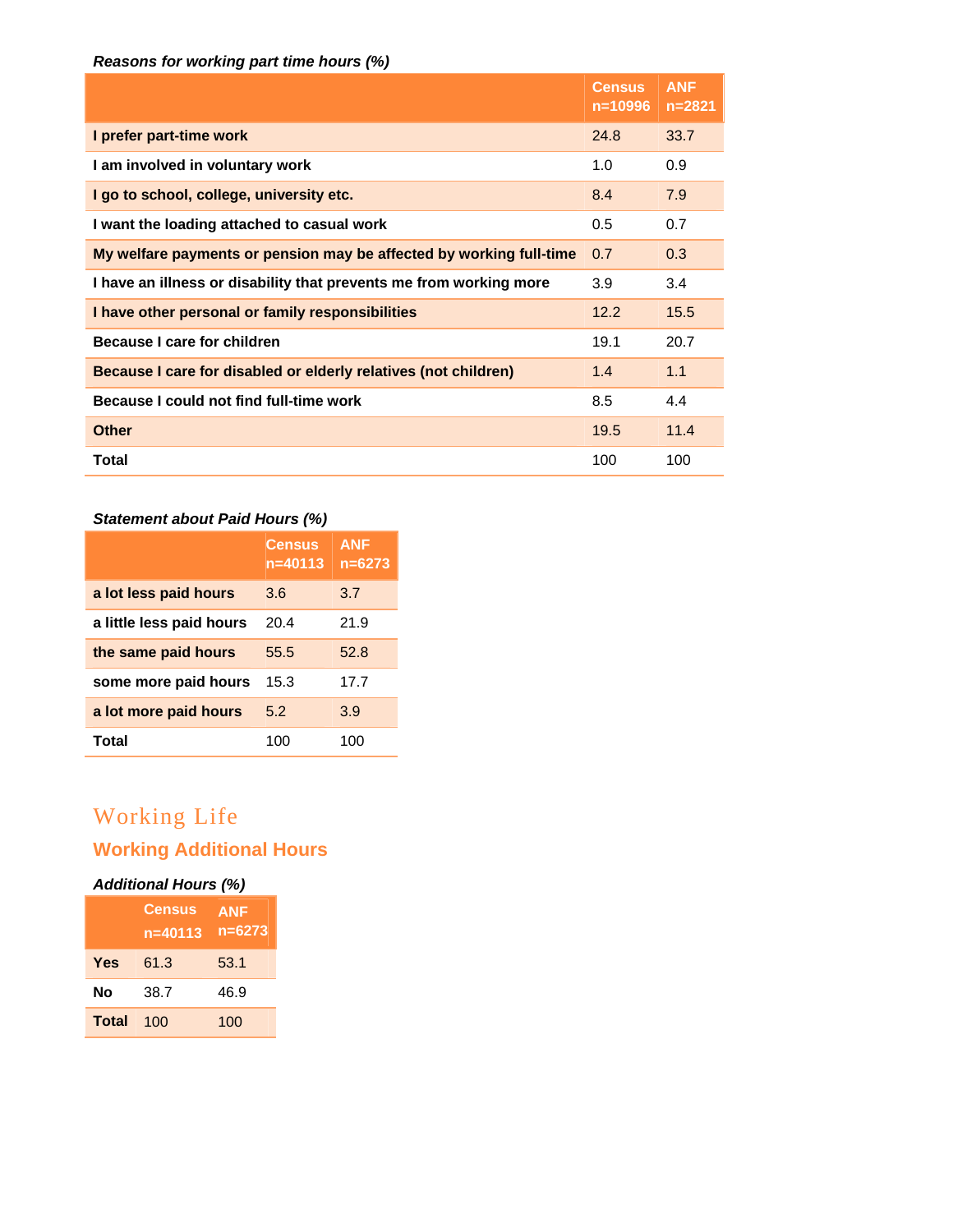The below questions was only asked to respondents who indicated they worked additional hours.

#### *Compensation for Additional Hours (%)*

|                                                                                                 | <b>Census</b><br>$n = 24577$ | <b>ANF</b><br>$n = 3330$ |
|-------------------------------------------------------------------------------------------------|------------------------------|--------------------------|
| I work additional hours but receive no overtime pay, no TOIL (Time Off in Lieu) or flex<br>time | 47.0                         | 32.3                     |
| I normally get overtime pay                                                                     | 13.3                         | 22.4                     |
| I normally get TOIL/Flex time                                                                   | 16.5                         | 11.2                     |
| I normally get a combination of overtime pay and TOIL/Flex time                                 | 4.6                          | 9.3                      |
| I get TOIL/Flex time but never/rarely get to take it because of workload                        | 10.0                         | 12.3                     |
| I get TOIL/Flex time but never/rarely get to take it because management won't approve it        | 1.3                          | 1.8                      |
| <b>Other</b>                                                                                    | 7.4                          | 10.6                     |
| <b>Total</b>                                                                                    | 100                          | 100                      |

# *Reasons for Working Additional Hours (SR) (%)*

|                                 | <b>Census</b><br>$n=24577$ $n=3330$ | <b>ANF</b> |
|---------------------------------|-------------------------------------|------------|
| <b>Other/ None of the above</b> | 48                                  | 9.1        |
| I would prefer not to respond   | - 0.6                               | 100        |

## *Reason for Working Additional Hours (MR) (%)*

|                                                                                  | <b>Census</b><br>$n = 23248$ | <b>ANF</b><br>$n = 2998$ |
|----------------------------------------------------------------------------------|------------------------------|--------------------------|
| I enjoy my work                                                                  | 19.6                         | 17.6                     |
| I need the money from overtime pay                                               | 10.2                         | 16.5                     |
| I want to maximise my performance bonus                                          | 0.9                          | 0.6                      |
| I want to build up my flex time                                                  | 4.8                          | 1.5                      |
| So I can get all my work done                                                    | 54.5                         | 39.1                     |
| So I can get my work done to a proper standard                                   | 47.6                         | 37.3                     |
| It s the culture that we work extra hours                                        | 28.0                         | 15.9                     |
| It is required by management that we work extra hours                            | 11.9                         | 6.6                      |
| To get my RDOs/ADOs                                                              | 2.5                          | 1.6                      |
| There is a lack of staff and excess workload that I work extra hours to complete | 37.7                         | 57.9                     |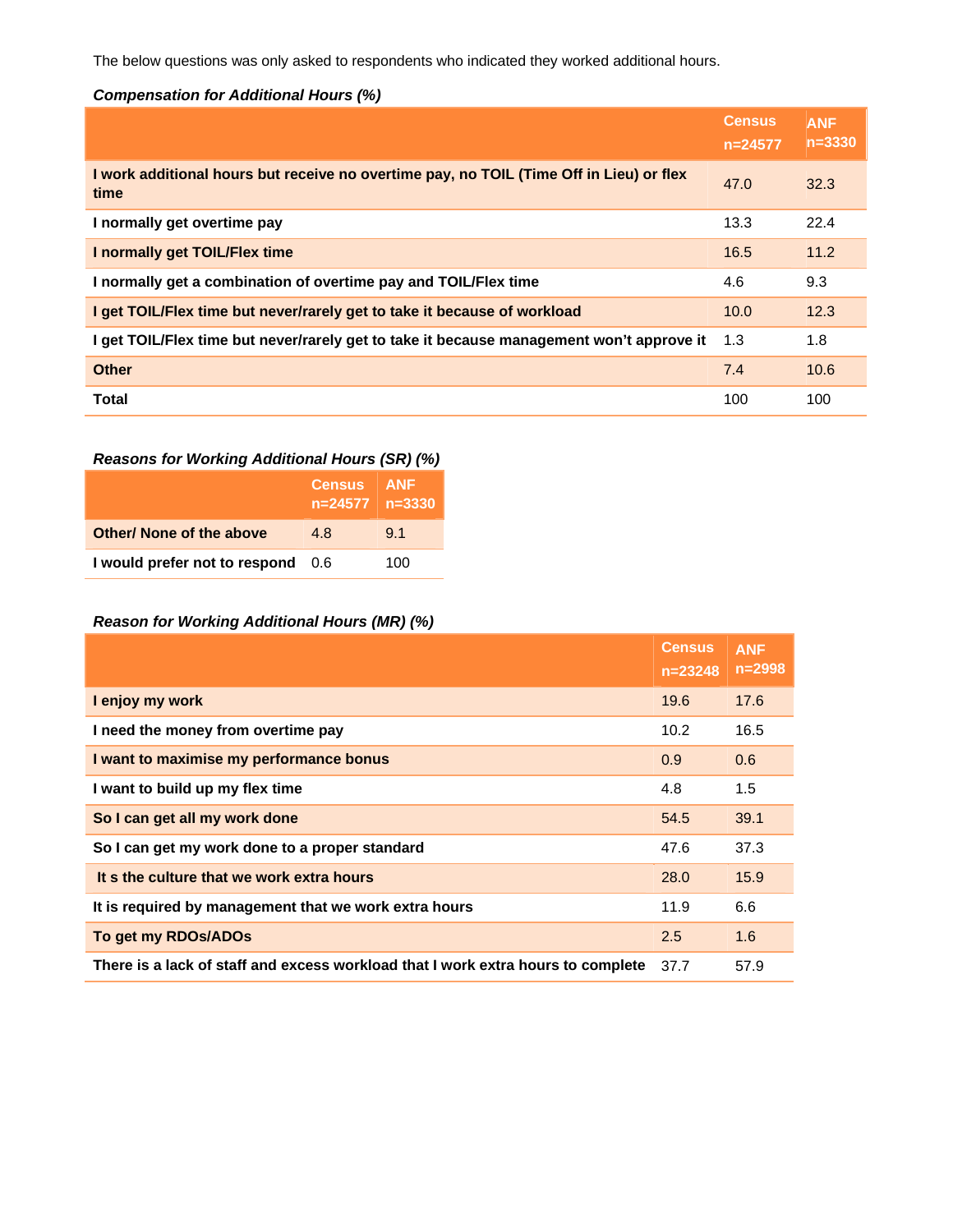# Industrial Issues **Improving Conditions**

# *Two Most important Issues for improving Conditions (MR) (%)*

|                                                                    | <b>Census</b><br>$n = 40113$ | <b>ANF</b><br>$n = 6273$ |
|--------------------------------------------------------------------|------------------------------|--------------------------|
| <b>Higher superannuation contributions</b>                         | 18.4                         | 16.5                     |
| A wage rise                                                        | 47.2                         | 44.6                     |
| <b>Health and Safety and/or Workers compensation</b>               | 10.9                         | 13.1                     |
| <b>Annual leave entitlements</b>                                   | 8.4                          | 10.6                     |
| <b>Other leave entitlements</b>                                    | 4.5                          | 4.4                      |
| Insurance that provides your income if unable to work              | 16.5                         | 19.3                     |
| Having the flexibility to balance work and family responsibilities | 42.2                         | 45.5                     |
| Greater certainty about your hours                                 | 6.4                          | 7.7                      |
| A greater say about what hours you work                            | 11.9                         | 15.5                     |
| <b>Greater job security</b>                                        | 22.3                         | 11.3                     |
| <b>Other</b>                                                       | 11.4                         | 11.6                     |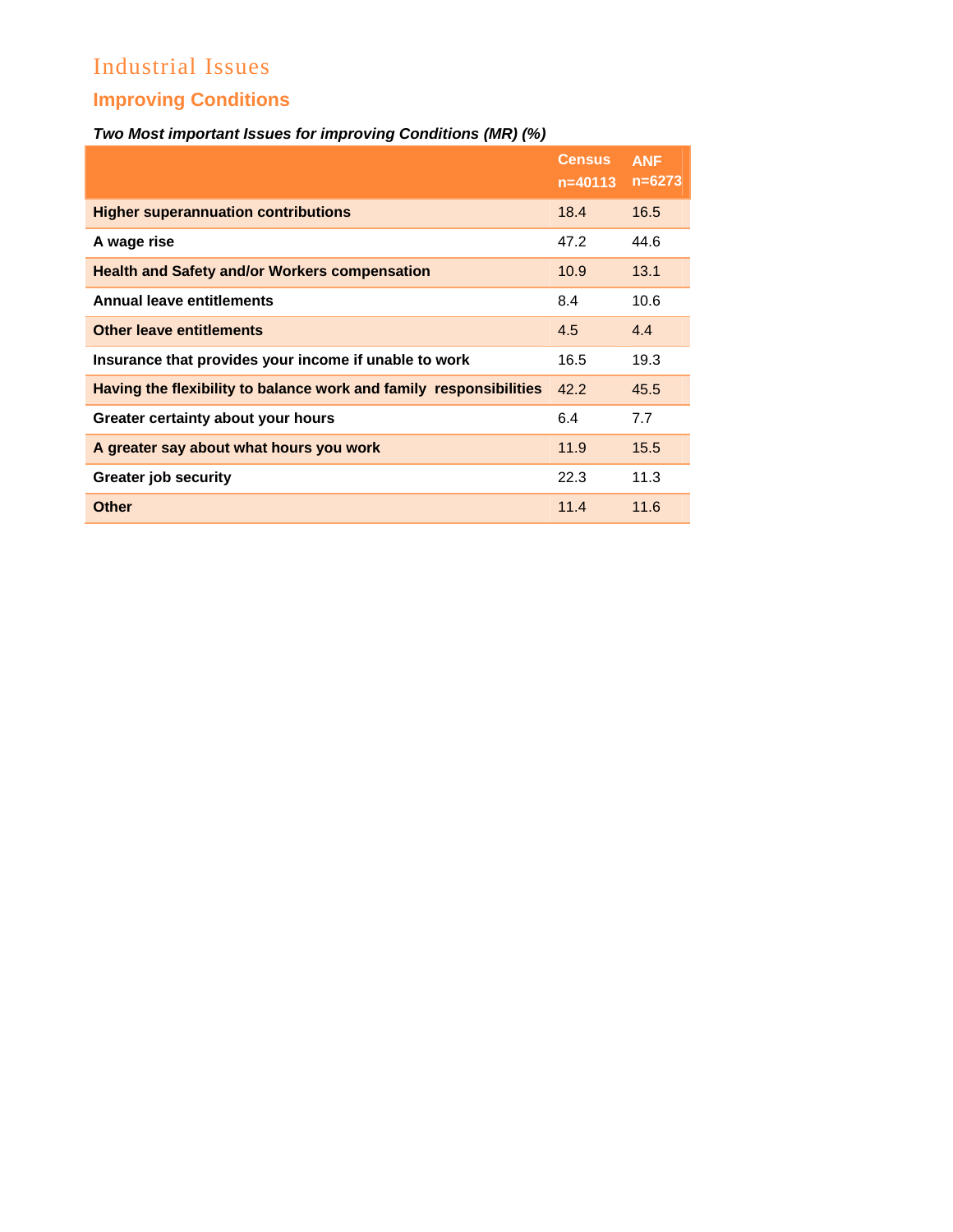# Attitudes to Work

# **Job Satisfaction**

# *Satisfaction with Aspects of Job (%) (Census)*

| <b>Census n=40113</b>                                                              | <b>Very</b><br>satisfied | <b>Satisfied</b> | <b>Not satisfied or</b><br>dissatisfied | <b>Dissatisfied</b> | <b>Very</b><br>dissatisfied | <b>Total</b> |
|------------------------------------------------------------------------------------|--------------------------|------------------|-----------------------------------------|---------------------|-----------------------------|--------------|
| The work itself                                                                    | 22.9                     | 57.6             | 11.7                                    | 6.1                 | 1.6                         | 100          |
| Your workload                                                                      | 6.0                      | 42.5             | 20.4                                    | 21.9                | 9.3                         | 100          |
| Your pay                                                                           | 7.4                      | 42.1             | 21.2                                    | 21.3                | 8.0                         | 100          |
| Your conditions (such as<br>leave entitlements, etc)                               | 15.9                     | 54.4             | 16.8                                    | 9.6                 | 3.3                         | 100          |
| <b>Ability to access holiday</b><br>leave as and when you want it                  | 16.9                     | 45.6             | 18.6                                    | 12.3                | 6.6                         | 100          |
| Your supervisor                                                                    | 20.4                     | 41.1             | 18.3                                    | 11.5                | 8.7                         | 100          |
| The senior management of<br>your company or<br>organisation                        | 8.4                      | 29.4             | 24.2                                    | 21.2                | 16.9                        | 100          |
| The impact on your family<br>and private life (work/life<br>balance)               | 8.1                      | 39.7             | 24.7                                    | 20.1                | 7.4                         | 100          |
| <b>Occupational Health &amp; Safety</b>                                            | 13.7                     | 50.5             | 20.6                                    | 10.9                | 4.4                         | 100          |
| How much of a say you have<br>in your workplace                                    | 7.5                      | 35.4             | 26.4                                    | 20.8                | 9.9                         | 100          |
| The respect you get from<br>those above you                                        | 11.0                     | 39.0             | 22.0                                    | 17.3                | 10.7                        | 100          |
| The level of job security you<br>have                                              | 20.5                     | 45.9             | 16.5                                    | 10.1                | 7.0                         | 100          |
| The amount of job training<br>and/or career development<br>you are able to receive | 11.5                     | 40.6             | 22.7                                    | 16.9                | 8.3                         | 100          |
| Your opportunities for<br>advancement                                              | 5.4                      | 30.3             | 30.8                                    | 20.1                | 13.4                        | 100          |
| The provision of technology<br>or equipment to do your job<br>properly             | 9.5                      | 42.8             | 22.1                                    | 17.6                | 8.0                         | 100          |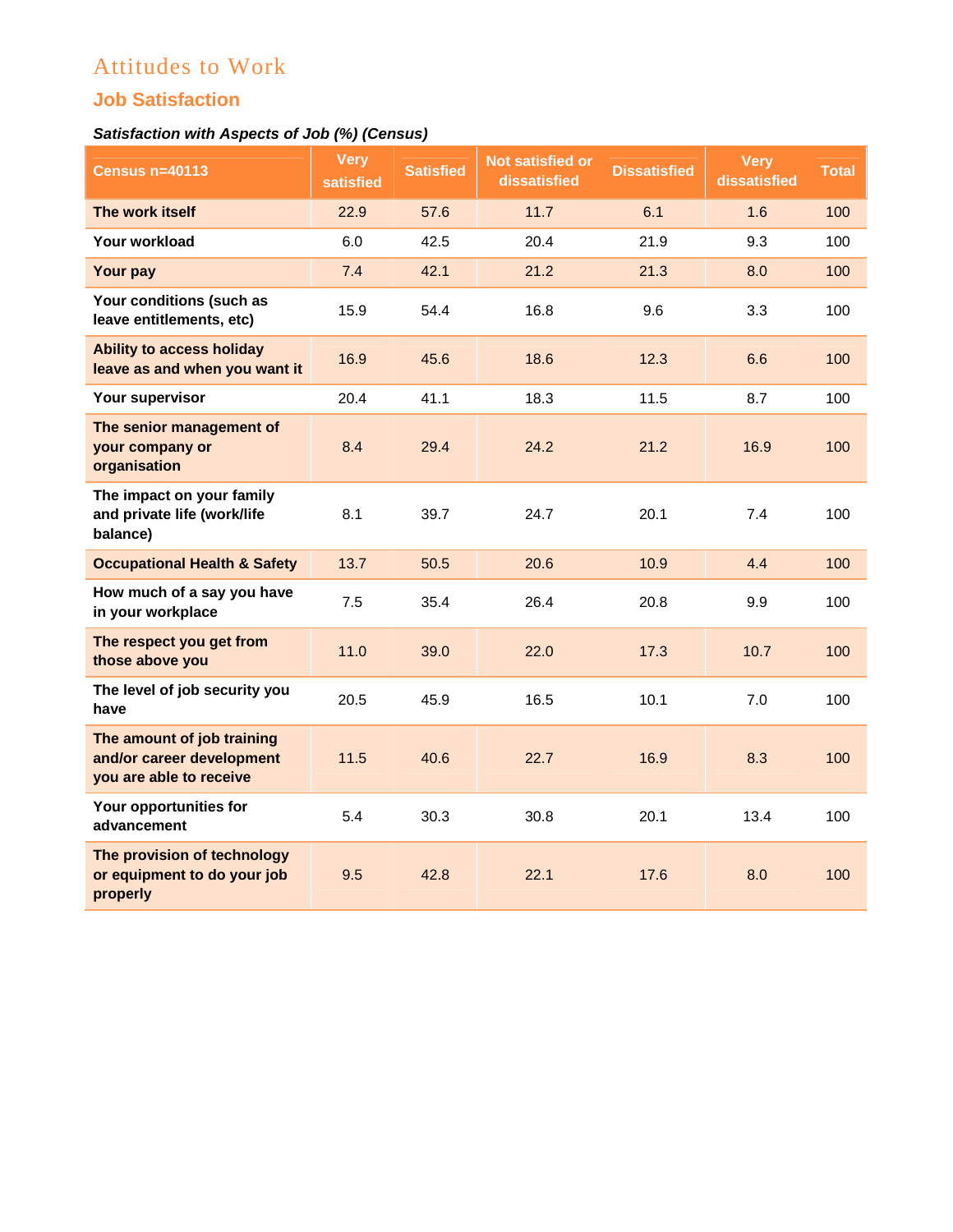## *Satisfaction with Aspects of Job (%) (Union)*

| ANF n=6273                                                                         | <b>Very</b><br>satisfied | <b>Satisfied</b> | Not satisfied or<br>dissatisfied | <b>Dissatisfied</b> | <b>Very</b><br>dissatisfied | <b>Total</b> |
|------------------------------------------------------------------------------------|--------------------------|------------------|----------------------------------|---------------------|-----------------------------|--------------|
| The work itself                                                                    | 25.1                     | 59.9             | 9.9                              | 4.0                 | 1.1                         | 100          |
| Your workload                                                                      | 5.5                      | 43.0             | 20.8                             | 21.5                | 9.2                         | 100          |
| Your pay                                                                           | 5.7                      | 42.1             | 23.0                             | 21.7                | 7.5                         | 100          |
| Your conditions (such as<br>leave entitlements, etc)                               | 8.8                      | 55.0             | 21.2                             | 11.9                | 3.1                         | 100          |
| <b>Ability to access holiday</b><br>leave as and when you want it                  | 12.3                     | 45.6             | 20.4                             | 14.5                | 7.2                         | 100          |
| Your supervisor                                                                    | 19.1                     | 42.9             | 19.8                             | 10.6                | 7.5                         | 100          |
| The senior management of<br>your company or<br>organisation                        | 8.3                      | 31.8             | 26.4                             | 19.7                | 13.8                        | 100          |
| The impact on your family<br>and private life (work/life<br>balance)               | 7.1                      | 41.6             | 26.2                             | 19.2                | 5.9                         | 100          |
| <b>Occupational Health &amp; Safety</b>                                            | 12.1                     | 54.7             | 19.9                             | 9.9                 | 3.5                         | 100          |
| How much of a say you have<br>in your workplace                                    | 7.5                      | 37.9             | 28.0                             | 18.9                | 7.6                         | 100          |
| The respect you get from<br>those above you                                        | 10.7                     | 42.2             | 22.9                             | 16.0                | 8.3                         | 100          |
| The level of job security you<br>have                                              | 21.7                     | 53.5             | 14.5                             | 6.5                 | 3.8                         | 100          |
| The amount of job training<br>and/or career development<br>you are able to receive | 14.3                     | 46.6             | 19.7                             | 13.8                | 5.6                         | 100          |
| Your opportunities for<br>advancement                                              | 7.9                      | 38.2             | 32.2                             | 14.9                | 6.8                         | 100          |
| The provision of technology<br>or equipment to do your job<br>properly             | 8.0                      | 42.0             | 23.1                             | 19.4                | 7.4                         | 100          |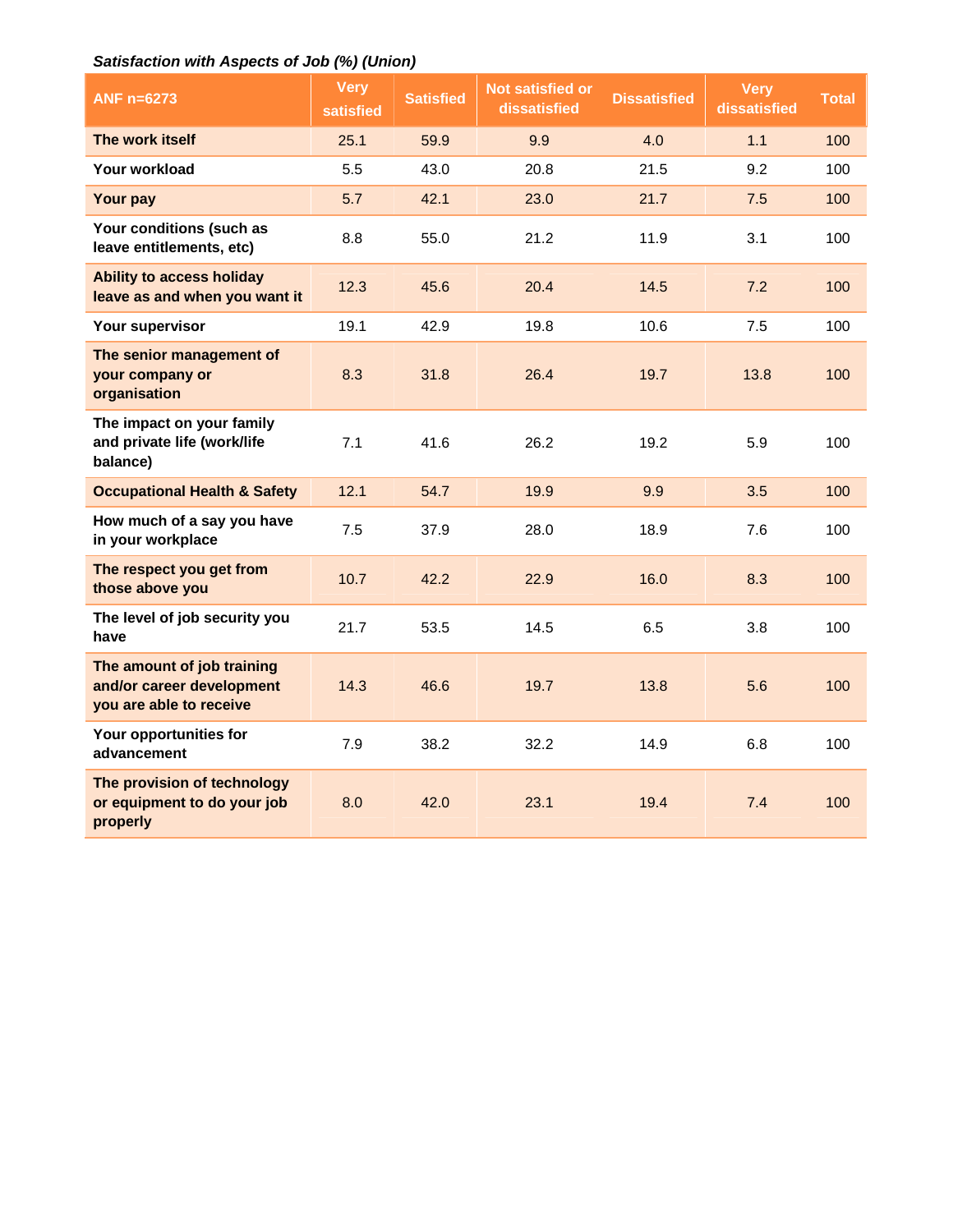## *Workplace Attitudes (%) (Census)*

| <b>Census n=41584</b>                                                                             | <b>Strongly</b><br>agree | <b>Agree</b> | <b>Neither agree or</b><br>disagree | <b>Disagree</b> | <b>Strongly</b><br><b>Disagree</b> | <b>Total</b> |
|---------------------------------------------------------------------------------------------------|--------------------------|--------------|-------------------------------------|-----------------|------------------------------------|--------------|
| <b>Employees who work extra hours are</b><br>more likely to get ahead                             | 6.9                      | 26.4         | 36.4                                | 25.7            | 4.7                                | 100          |
| I feel comfortable speaking up if I am<br>unhappy with my conditions at work                      | 7.2                      | 44.5         | 19.1                                | 22.4            | 6.8                                | 100          |
| <b>Employees who speak out about issues</b><br>such as safety, are frowned on in the<br>workplace | 7.1                      | 20.1         | 26.2                                | 38.2            | 8.4                                | 100          |
| Senior management takes a genuine<br>interest in improving conditions at work                     | 5.4                      | 28.4         | 29.6                                | 24.9            | 11.8                               | 100          |
| My supervisor(s) take a genuine interest<br>in improving conditions at work                       | 10.1                     | 40.2         | 25.6                                | 16.5            | 7.6                                | 100          |
| Supervisors are concerned about<br>preventing bullying and harassment in<br>the workplace         | 12.6                     | 40.8         | 22.8                                | 14.3            | 9.5                                | 100          |
| <b>Supervisors are concerned about</b><br>preventing discrimination in the<br>workplace           | 13.2                     | 43.7         | 24.6                                | 11.8            | 6.7                                | 100          |
| Senior Management is competent and<br>has a plan for the future                                   | 8.0                      | 30.0         | 29.4                                | 19.7            | 13.0                               | 100          |
| I feel comfortable taking time off to<br>meet my caring responsibilities                          | 8.5                      | 38.4         | 27.9                                | 18.4            | 6.7                                | 100          |
| Having access to representation in the<br>workplace is important to me                            | 36.9                     | 47.2         | 13.6                                | 1.6             | 0.7                                | 100          |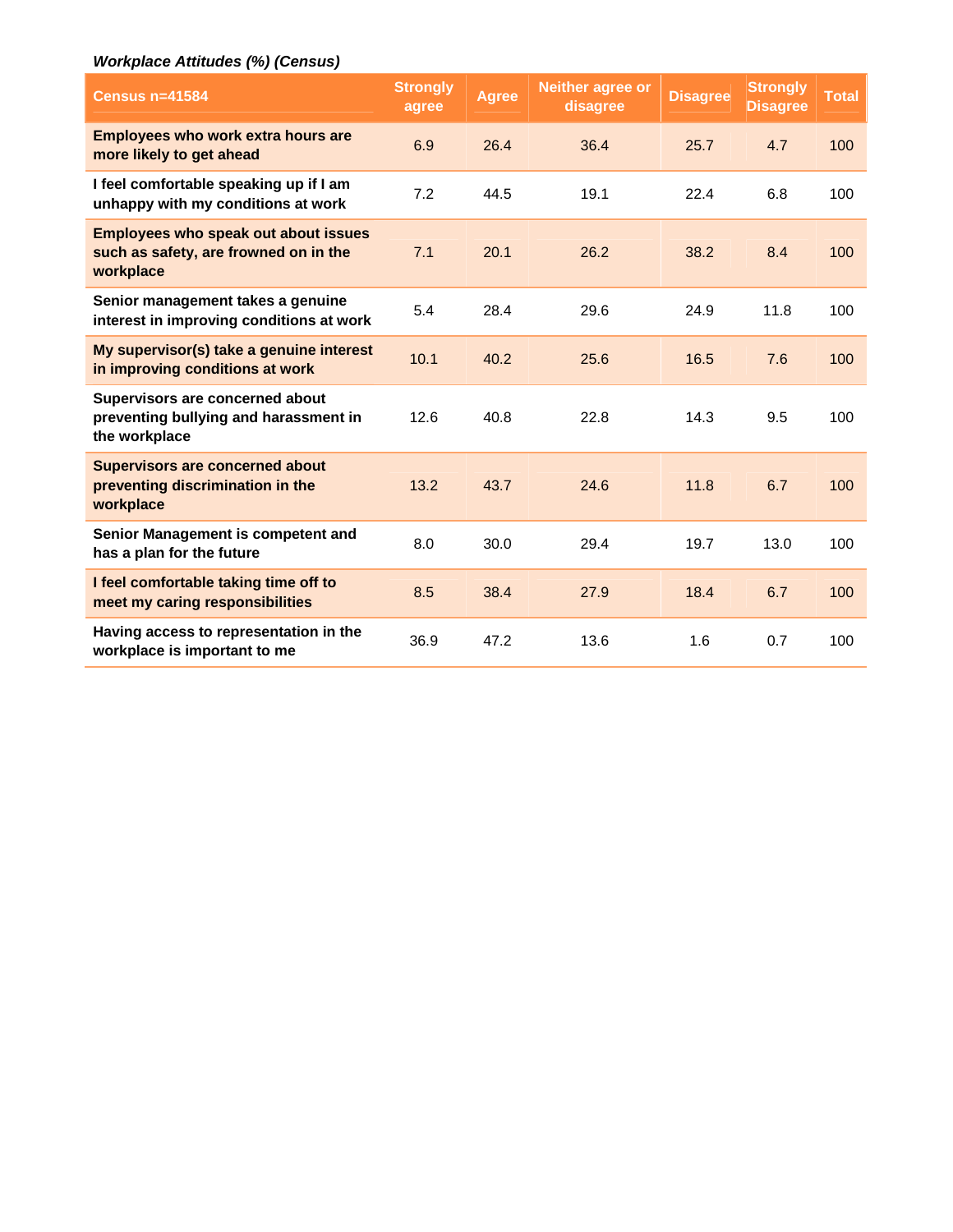# *Workplace Attitudes (%) (Union)*

| ANF n=6273                                                                                        | <b>Strongly</b><br>agree | <b>Agree</b> | <b>Neither agree or</b><br>disagree | <b>Disagree</b> | <b>Strongly</b><br><b>Disagree</b> | <b>Total</b> |
|---------------------------------------------------------------------------------------------------|--------------------------|--------------|-------------------------------------|-----------------|------------------------------------|--------------|
| <b>Employees who work extra hours are</b><br>more likely to get ahead                             | 2.9                      | 18.2         | 39.5                                | 33.9            | 5.5                                | 100          |
| I feel comfortable speaking up if I am<br>unhappy with my conditions at work                      | 6.9                      | 48.0         | 19.0                                | 20.6            | 5.5                                | 100          |
| <b>Employees who speak out about issues</b><br>such as safety, are frowned on in the<br>workplace | 5.8                      | 19.4         | 25.4                                | 41.0            | 8.4                                | 100          |
| Senior management takes a genuine<br>interest in improving conditions at work                     | 5.6                      | 30.2         | 30.1                                | 23.4            | 10.7                               | 100          |
| My supervisor(s) take a genuine interest<br>in improving conditions at work                       | 10.9                     | 41.3         | 25.7                                | 15.4            | 6.8                                | 100          |
| Supervisors are concerned about<br>preventing bullying and harassment in<br>the workplace         | 11.7                     | 41.4         | 22.1                                | 15.0            | 9.8                                | 100          |
| <b>Supervisors are concerned about</b><br>preventing discrimination in the<br>workplace           | 11.7                     | 45.0         | 25.4                                | 11.7            | 6.2                                | 100          |
| Senior Management is competent and<br>has a plan for the future                                   | 7.7                      | 31.9         | 32.4                                | 17.8            | 10.1                               | 100          |
| I feel comfortable taking time off to<br>meet my caring responsibilities                          | 7.6                      | 38.5         | 27.3                                | 19.9            | 6.6                                | 100          |
| Having access to representation in the<br>workplace is important to me                            | 29.5                     | 52.8         | 15.4                                | 1.8             | 0.5                                | 100          |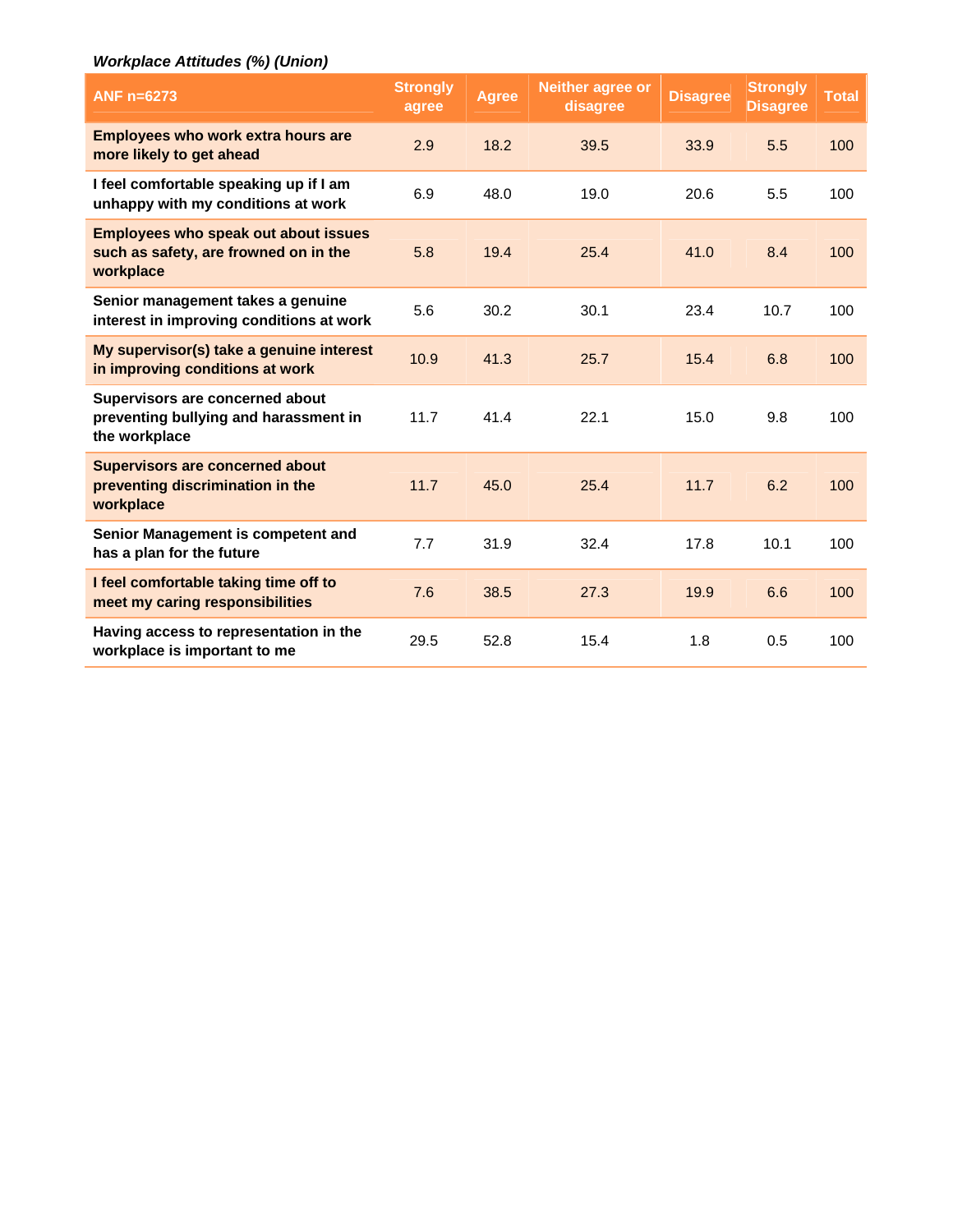# Financial Situation

The financial questions were asked to all respondents, the ANF total response of n=6405 is used below.

## **Income**

# *Number of Incomes in Household (%)*

|                       | <b>Census</b><br>$n = 41584$ | <b>ANF</b><br>$n = 6405$ |
|-----------------------|------------------------------|--------------------------|
| <b>Single income</b>  | 39.8                         | 36.6                     |
| <b>Two incomes</b>    | 56.7                         | 59.7                     |
| Three or more incomes | 3.5                          | 3.7                      |
| Total                 | 100                          | 100                      |

## *Main Income Earner (%)*

|                        | <b>Census</b><br>n=41584 | <b>ANF</b><br>$n = 6405$ |
|------------------------|--------------------------|--------------------------|
| Yes                    | 58.1                     | 51.8                     |
| Nο                     | 24.1                     | 29.7                     |
| We earn about the same | 17.8                     | 18.5                     |
| Total                  | 100                      | 100                      |

# *Annual Income (%)*

|                               | <b>Census</b><br>n=41584 | <b>ANF</b><br>n=6405 |
|-------------------------------|--------------------------|----------------------|
| <b>Less than \$20,000</b>     | 4.6                      | 3.3                  |
| \$20,001-\$40,000             | 13.9                     | 15.9                 |
| \$40,001-\$60,000             | 25.1                     | 31.6                 |
| \$60,001-\$80,000             | 25.8                     | 26.0                 |
| \$80,001-\$100,000            | 16.6                     | 11.8                 |
| \$100,001-\$120,000           | 5.0                      | 2.5                  |
| \$120,001-\$150,000           | 2.1                      | 0.8                  |
| More than \$150,000           | 0.7                      | 0.2                  |
| I would prefer not to respond | 6.2                      | 7.9                  |
| Total                         | 100                      | 100                  |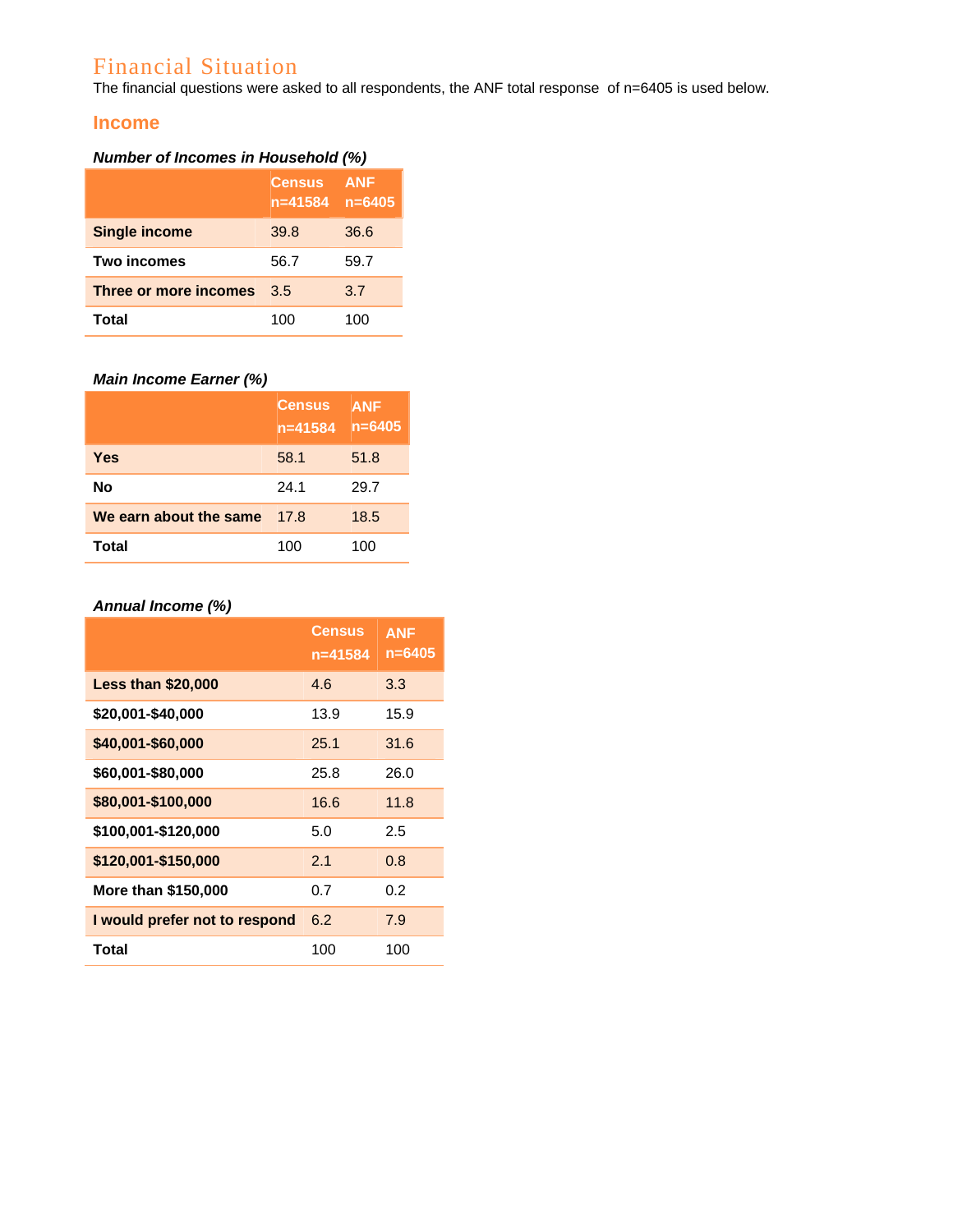#### *Annual Household Income (%)*

|                               | <b>Census</b><br>n=41584 | <b>ANF</b><br>$n = 6405$ |
|-------------------------------|--------------------------|--------------------------|
| <b>Less than \$20,000</b>     | 1.8                      | 1.3                      |
| \$20,001-\$40,000             | 6.0                      | 5.4                      |
| \$40,001-\$60,000             | 12.4                     | 14.7                     |
| \$60,001-\$80,000             | 15.9                     | 16.2                     |
| \$80,001-\$100,000            | 16.1                     | 15.7                     |
| \$100,001-\$120,000           | 12.8                     | 12.6                     |
| \$120,001-\$150,000           | 12.3                     | 10.8                     |
| \$150,001-\$200,000           | 8.9                      | 6.9                      |
| <b>More than \$200,000</b>    | 2.7                      | 2.2                      |
| I would prefer not to respond | 11.0                     | 14.2                     |
| <b>Total</b>                  | 100                      | 100                      |

# *Managing on Current Household Income (%)*

|                          | <b>Census</b><br>n=41584 | <b>ANF</b><br>$n = 6405$ |
|--------------------------|--------------------------|--------------------------|
| Very difficult to get by | 7.5                      | 5.8                      |
| Difficult to get by      | 16.1                     | 15.3                     |
| <b>Coping</b>            | 45.0                     | 48.4                     |
| Living comfortably       | 29.1                     | 28.5                     |
| Doing really well        | 2.3                      | 2.0                      |
| Total                    | 100                      | 100                      |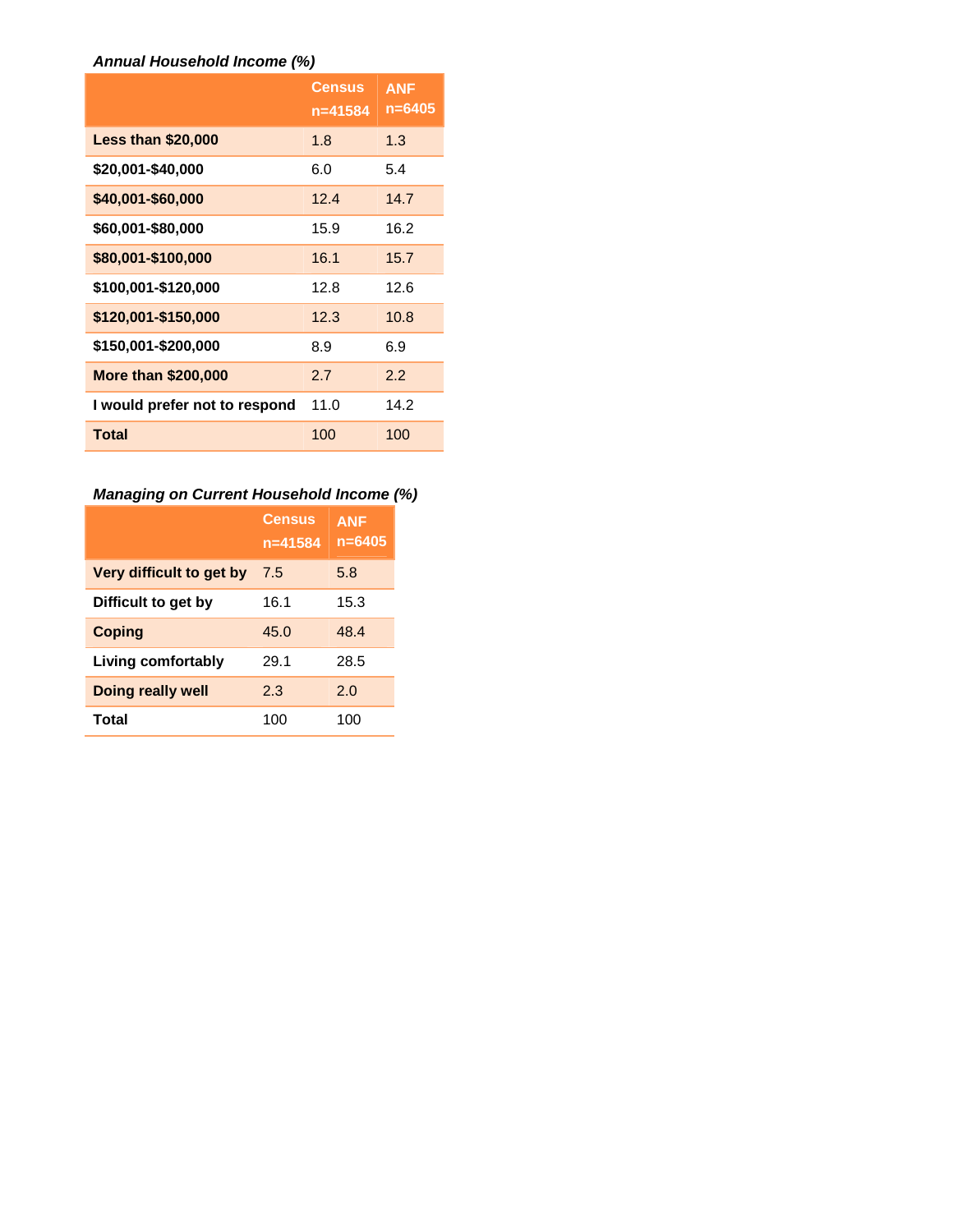# Issues

# **Important Issues to Respondents and the Country**

*Important Issues (MR) (%)* 

|                                                                         | <b>Census</b><br>$n = 41584$ | <b>ANF</b><br>$n = 6405$ |
|-------------------------------------------------------------------------|------------------------------|--------------------------|
| The quality of education, including adequate funding for public schools | 38.5                         | 28.7                     |
| <b>Addressing climate change</b>                                        | 24.1                         | 16.6                     |
| Managing the economy to maintain a budget surplus                       | 6.4                          | 8.2                      |
| Managing the economy in the interests of working people                 | 19.5                         | 17.3                     |
| Funding to and the quality of healthcare                                | 37.0                         | 57.6                     |
| Funding to and quality of public infrastructure                         | 16.6                         | 13.4                     |
| <b>Good secure jobs</b>                                                 | 19.7                         | 16.3                     |
| <b>Wages and conditions for workers</b>                                 | 30.5                         | 33.6                     |
| <b>Investing in local industries</b>                                    | 8.3                          | 7.7                      |
| Addressing and preventing bullying, harassment and discrimination       | 9.6                          | 12.0                     |
| <b>Workers' rights</b>                                                  | 14.2                         | 9.6                      |
| Housing affordability and cost of living                                | 41.7                         | 46.2                     |
| <b>Superannuation and retirement incomes</b>                            | 17.9                         | 18.6                     |
| Funding to and quality of public services                               | 12.5                         | 10.7                     |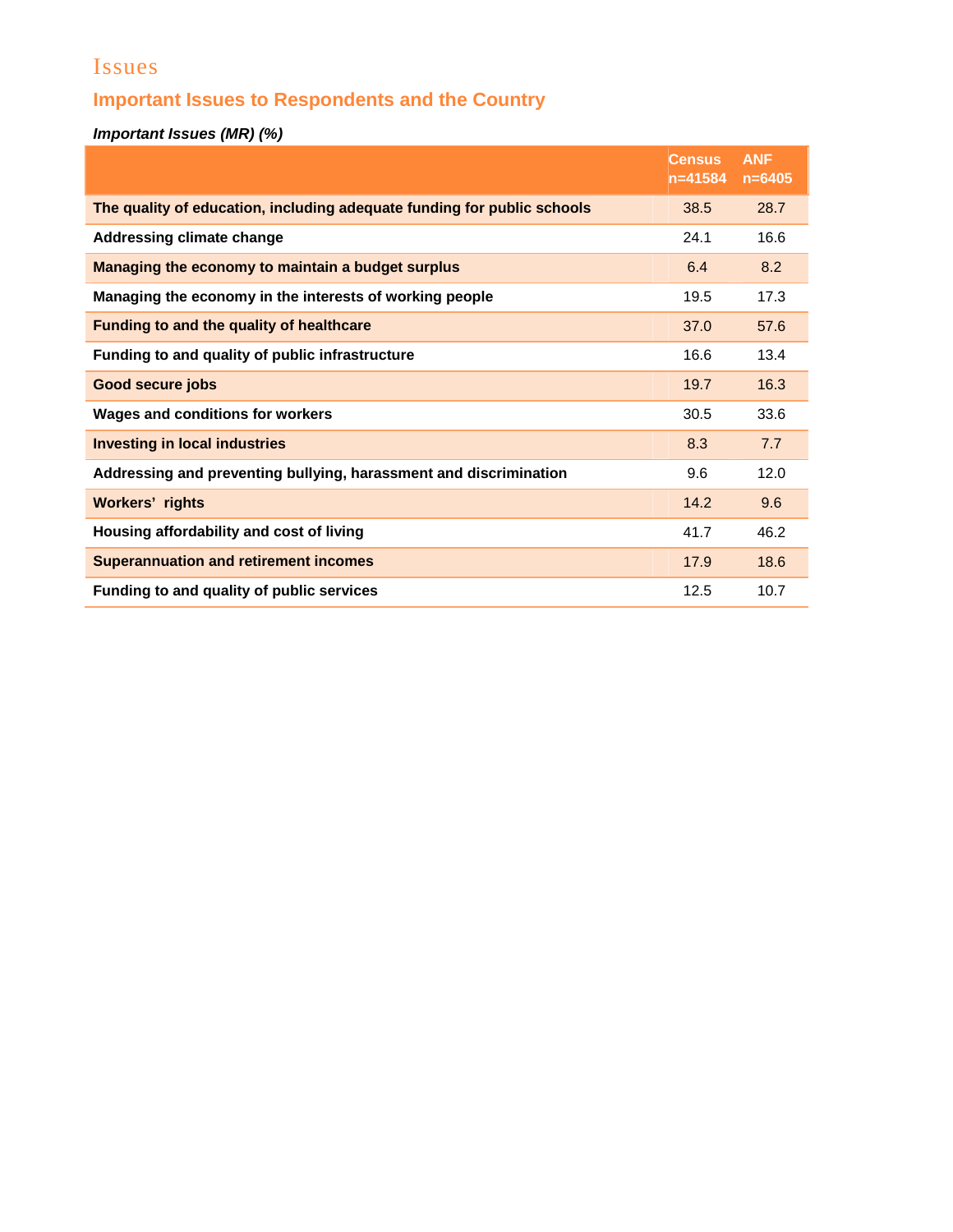# *Union Campaigning (%) (Census)*

| <b>Census n=41584</b>                                                          | <b>Strongly</b><br>agree | <b>Agree</b> | <b>Neither agree</b><br>nor disagree | <b>Disagree</b> | <b>Strongly</b><br><b>Disagree</b> | <b>Total</b> |
|--------------------------------------------------------------------------------|--------------------------|--------------|--------------------------------------|-----------------|------------------------------------|--------------|
| The quality of education, including<br>adequate funding for public schools     | 49.0                     | 34.5         | 12.4                                 | 2.9             | 1.2                                | 100          |
| <b>Addressing climate change</b>                                               | 25.4                     | 28.8         | 27.6                                 | 10.9            | 7.3                                | 100          |
| Managing the economy to maintain a<br>budget surplus                           | 10.9                     | 32.1         | 38.2                                 | 13.9            | 5.0                                | 100          |
| the<br><b>Managing</b><br>the<br>economy<br>in.<br>interests of working people | 33.9                     | 50.1         | 13.1                                 | 2.0             | 0.8                                | 100          |
| Funding to and the<br>quality of<br>healthcare                                 | 46.8                     | 39.0         | 10.8                                 | 2.5             | 0.9                                | 100          |
| Funding to and quality of public<br>infrastructure                             | 32.9                     | 45.8         | 17.3                                 | 3.0             | 1.0                                | 100          |
| <b>Good secure jobs</b>                                                        | 50.8                     | 42.8         | 5.7                                  | 0.4             | 0.3                                | 100          |
| Wages and conditions for workers                                               | 62.3                     | 34.3         | 3.0                                  | 0.2             | 0.2                                | 100          |
| <b>Investing in local industries</b>                                           | 29.4                     | 44.7         | 21.6                                 | 3.2             | 1.1                                | 100          |
| Addressing and preventing bullying,<br>harassment and discrimination           | 44.2                     | 43.5         | 10.9                                 | 1.0             | 0.4                                | 100          |
| <b>Workers' rights</b>                                                         | 56.8                     | 38.0         | 4.7                                  | 0.3             | 0.2                                | 100          |
| Housing affordability and cost of<br>living                                    | 37.5                     | 36.7         | 20.0                                 | 4.5             | 1.3                                | 100          |
| <b>Superannuation</b><br>retirement<br>and<br><b>incomes</b>                   | 42.6                     | 44.4         | 11.0                                 | 1.5             | 0.6                                | 100          |
| Funding to and quality of public<br>services                                   | 33.8                     | 43.9         | 18.3                                 | 2.9             | 1.0                                | 100          |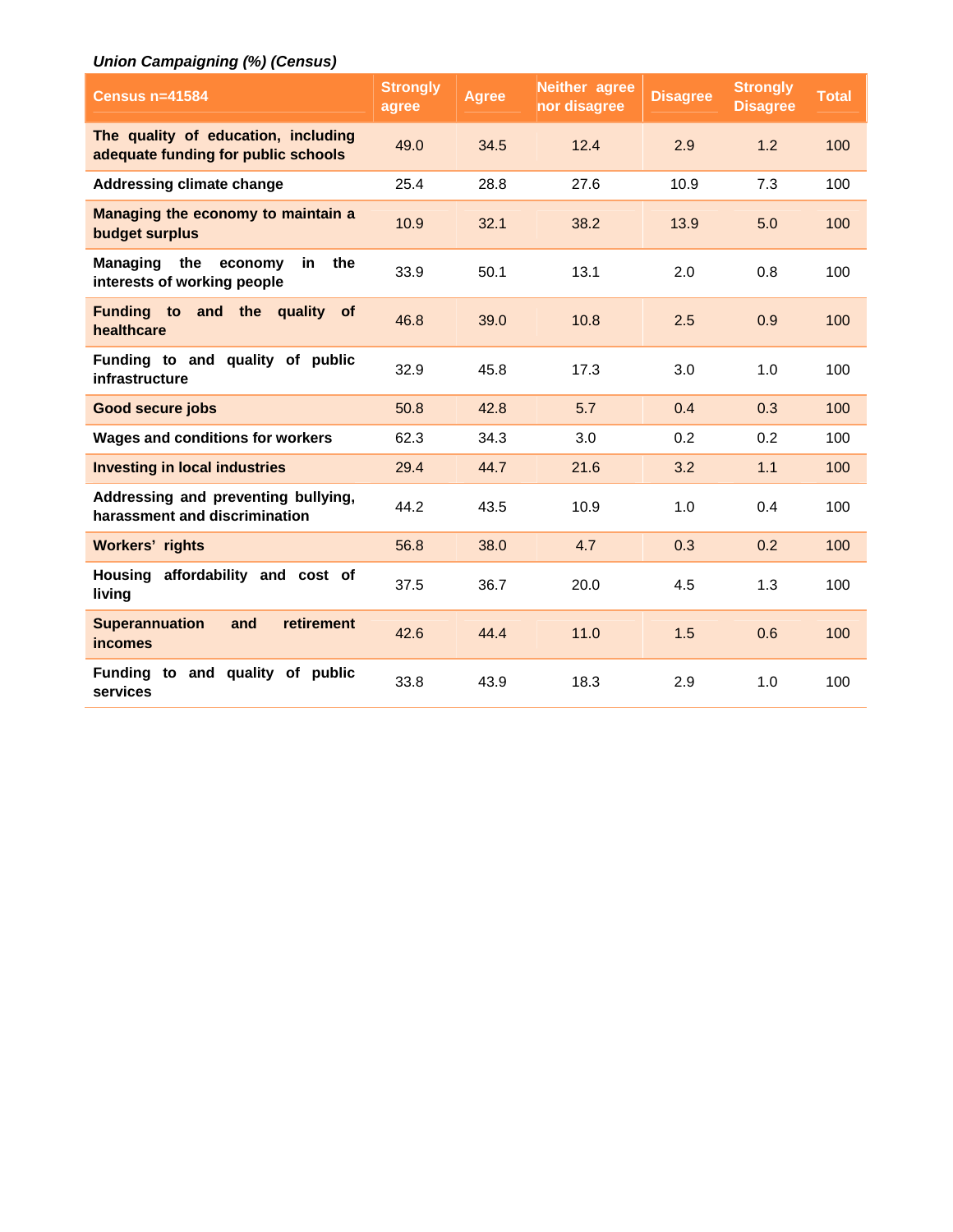#### *Union Campaigning (%) (Union)*

| ANF $n=6405$                                                                  | <b>Strongly</b><br>agree | <b>Agree</b> | <b>Neither agree</b><br>nor disagree | <b>Disagree</b> | <b>Strongly</b><br><b>Disagree</b> | <b>Total</b> |
|-------------------------------------------------------------------------------|--------------------------|--------------|--------------------------------------|-----------------|------------------------------------|--------------|
| The quality of education, including<br>adequate funding for public schools    | 39.4                     | 42.8         | 14.3                                 | 2.7             | 0.7                                | 100          |
| <b>Addressing climate change</b>                                              | 18.9                     | 30.5         | 32.1                                 | 12.0            | 6.5                                | 100          |
| Managing the economy to maintain a<br>budget surplus                          | 12.8                     | 39.7         | 36.1                                 | 9.2             | 2.2                                | 100          |
| <b>Managing</b><br>the<br>economy<br>the<br>in<br>interests of working people | 30.1                     | 52.8         | 14.5                                 | 2.0             | 0.6                                | 100          |
| Funding to and the quality<br><b>of</b><br>healthcare                         | 60.0                     | 32.3         | 5.9                                  | 1.3             | 0.6                                | 100          |
| Funding to and quality of public<br>infrastructure                            | 32.3                     | 49.0         | 15.8                                 | 2.2             | 0.7                                | 100          |
| <b>Good secure jobs</b>                                                       | 44.2                     | 48.9         | 6.4                                  | 0.3             | 0.2                                | 100          |
| <b>Wages and conditions for workers</b>                                       | 58.3                     | 38.2         | 3.2                                  | 0.2             | 0.2                                | 100          |
| <b>Investing in local industries</b>                                          | 27.8                     | 47.1         | 21.5                                 | 2.8             | 0.8                                | 100          |
| Addressing and preventing bullying,<br>harassment and discrimination          | 44.6                     | 45.7         | 8.6                                  | 0.9             | 0.3                                | 100          |
| <b>Workers' rights</b>                                                        | 51.2                     | 43.0         | 5.2                                  | 0.3             | 0.2                                | 100          |
| Housing affordability and cost of<br>living                                   | 40.4                     | 36.9         | 18.2                                 | 3.6             | 0.9                                | 100          |
| <b>Superannuation</b><br>retirement<br>and<br><b>incomes</b>                  | 42.4                     | 45.2         | 10.6                                 | 1.5             | 0.4                                | 100          |
| Funding to and quality of public<br>services                                  | 32.8                     | 47.4         | 16.7                                 | 2.4             | 0.7                                | 100          |

## **Open Ended Comments**

See accompanying spread sheet for all the open ended comments.

*Important Industrial Issues for Improving Conditions at Work (Other)* 

*In what ways do you think your union or union members, such as yourself, could help improve the conditions of working people?* 

*Do you have any other comments, thoughts, ideas, experiences you would like to share about any topics in this survey?*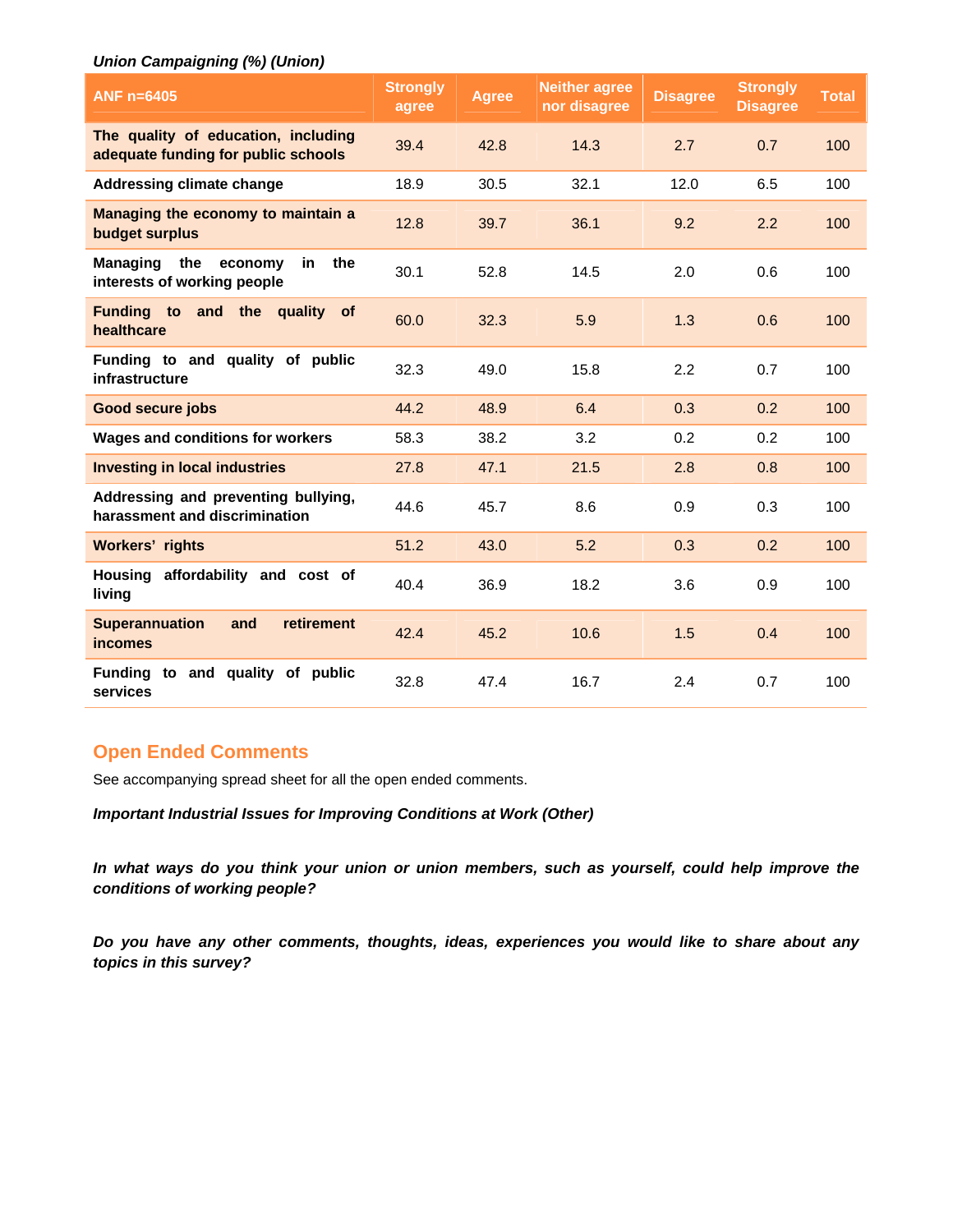#### ATTACHMENT 2

#### **Examples of comments by nurses from ACTU Working Australia Census data 2011 re insecure work**

"Many people are not able to obtain full time employment anymore but rather are forced into contracted hours that are often not the hours sort after but rather a minimum. This causes insecurity with work and finances and puts more pressure on the average wage earner. This also impacts on the ability to obtain a loan due to *insecurity of working hours"*

I have only just started this job and its part time. I was doing the last 10 months working 3 jobs, all casual, and many hours because too many jobs are only casual now.

"I have recently returned to nursing after a break of 12 years. During my absence many changes have occurred. The most important is that my nursing qualifications are out of date and where once enrolled nurses could always find work, this is not so now. Although everyone tells you there is a lot of work out there. If I had the medication endorsement, yes I would find it easier to get a regular job. The endorsement course costs \$3,000, unless sponsored by employer. It is a catch 22 situation, and therefor i am in the unsatisfactory position of having to be 'on-call' 7 days a week in order to hopefully get 3-4 day's work a week. I can't get on with a life, any sense of certainty, until i find regular work and i can't get this until i upgrade my qualifications and I *probably have 11 years left in the workforce..... that's all, not angry, just frustrated at the moment."*

"My case was taken to Fair Work, where it has stalled, but we were hopeful of improving access to study leave and education for part time nurses. It seems incredible to me that a CEO will refuse to pay 2 days of study leave for a part time employee just because the education falls on a day other than their allotted day of work. How then, is anyone working nights or weekends ever likely to keep up their skills if they have no access to paid *education on a pro rata basis?"*

"I find my ability to only work part time due to preschool children often precludes me from promotion and other *advancements."* 

"I work two permanent part-time jobs, have to work weekends to get more pay, am in final year of an undergraduate degree, re-entered the workforce after 20 years out of nursing (800 hours for no pay)."

"As a brand new nurse I have been shocked by how difficult shift work is and the lack of work opportunities within nursing that provide socially acceptable hours for reasonable amounts of pay. I also find it amazing that at the times nurses are doing the hardest work (i.e. morning shifts) is when they are being paid the least."

"We should have true family friendly work environments, not just on paper. We have a "work what you need until a child's 5th birthday" policy. However, the fine print says if the managers deem it possible, rarely do they! eg. We have mums and dads that want to do night shift only whilst children are young to save on cost of childcare and pregnant mums that are too tired for night shift....very rarely does our rostering reflect family friendly. I know of multiple staff resigning because our management (who either have no children or adult children) have made it too difficult to balance work with family commitments. We lose experience and family orientated staff because we are not family friendly in practice, just on paper. I am planning for a family, my partner is also a shift worker, childcare hours do not exist for many of our shifts and is expensive for employed families, so this is a stressful consideration for starting a family, we also have all grandparents working full time *so family assistance is not possible."*